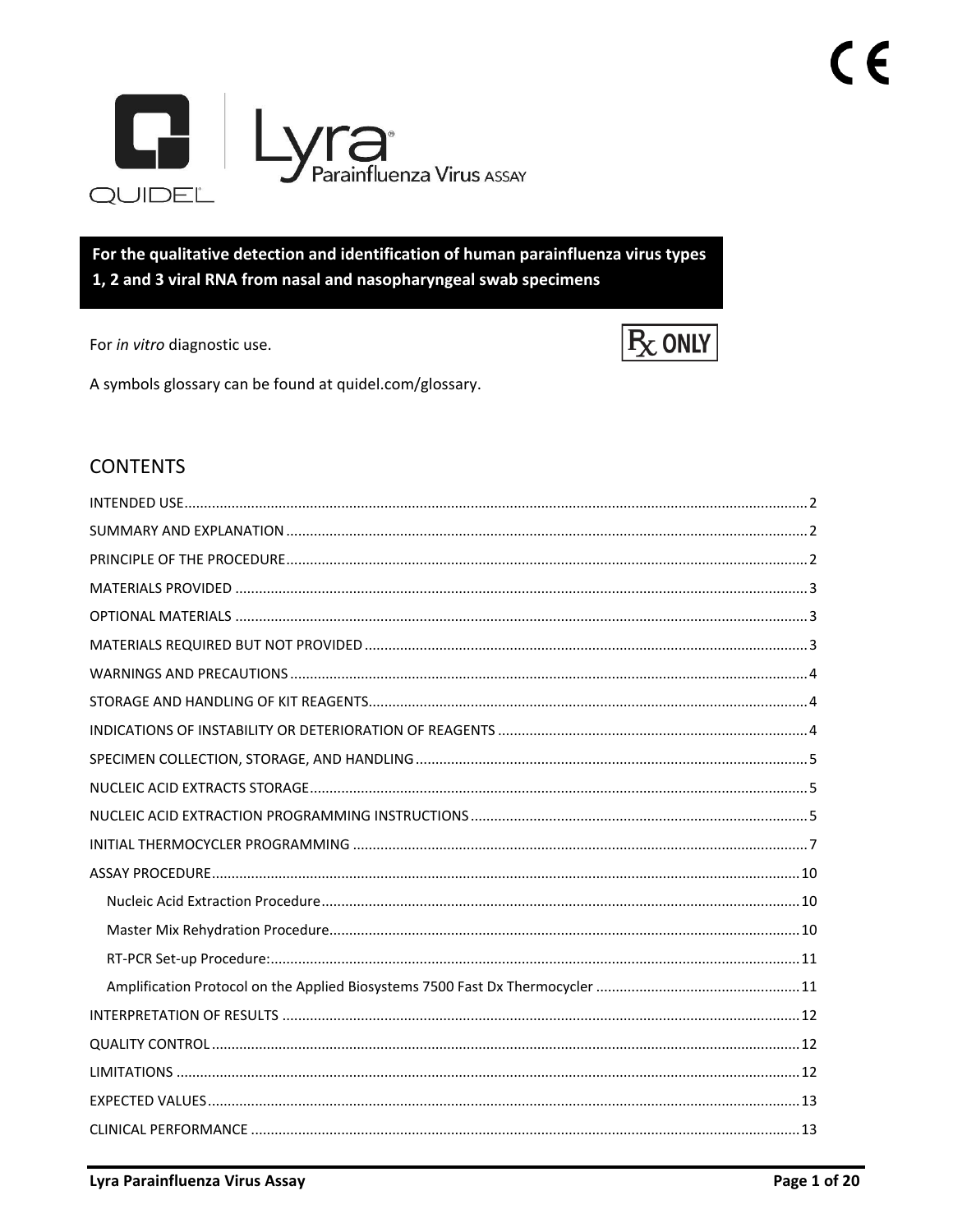# <span id="page-1-0"></span>**INTENDED USE**

The Lyra Parainfluenza Virus Assay is a Real‐Time PCR assay for the qualitative detection and identification of human parainfluenza virus types 1, 2 and 3 viral RNA from nasal and nasopharyngeal swab specimens from symptomatic patients. It is intended for use as an aid in the differential diagnosis of parainfluenza virus types 1, 2 and 3. This test is not intended to detect Parainfluenza 4a or Parainfluenza 4b Viruses.

Negative results do not preclude parainfluenza virus infection and should not be used as the sole basis for treatment or other patient management decisions.

# <span id="page-1-1"></span>**SUMMARY AND EXPLANATION**

Parainfluenza viruses (family *Paramyxoviridae*) are enveloped viruses with a single, negative strand RNA genome. The 4 different types cause croup and viral pneumonia in children under the age of 5 years and upper respiratory illness in adults. Parainfluenza is the second leading cause of lower respiratory illness in children after RSV. Outbreaks caused by parainfluenza viruses usually occur in the fall during alternate years (P1 and P2) or throughout the year, with increased activity in the spring (P3).<sup>1</sup>

The Lyra Parainfluenza Virus Assay only detects and identifies human parainfluenza type 1, 2 and 3 viral RNA from nasal and nasopharyngeal swab specimens from symptomatic patients. This test is not intended to detect Parainfluenza 4a or Parainfluenza 4b Viruses.

# <span id="page-1-2"></span>**PRINCIPLE OF THE PROCEDURE**

The assay detects viral nucleic acids that have been extracted from a patient sample. A multiplex Real-time RT-PCR reaction is carried out under optimized conditions in a single tube generating amplicons for PIV-1, PIV-2, PIV-3 and the Process Control (PRC). Identification of PIV-1, PIV-2, PIV-3 and the PRC occurs by the use of target-specific primers and fluorescent-labeled probes that hybridize to conserved regions in the genomes of PIV-1, PIV-2, PIV-3 and the PRC.

| Lyra Probe Labels |                |  |  |
|-------------------|----------------|--|--|
| <b>Target</b>     | Dye            |  |  |
| $PIV-1$           | FAM            |  |  |
| $PIV-2$           | JOE            |  |  |
| PIV-3             | <b>Tex Red</b> |  |  |
| <b>PRC</b>        | CY5            |  |  |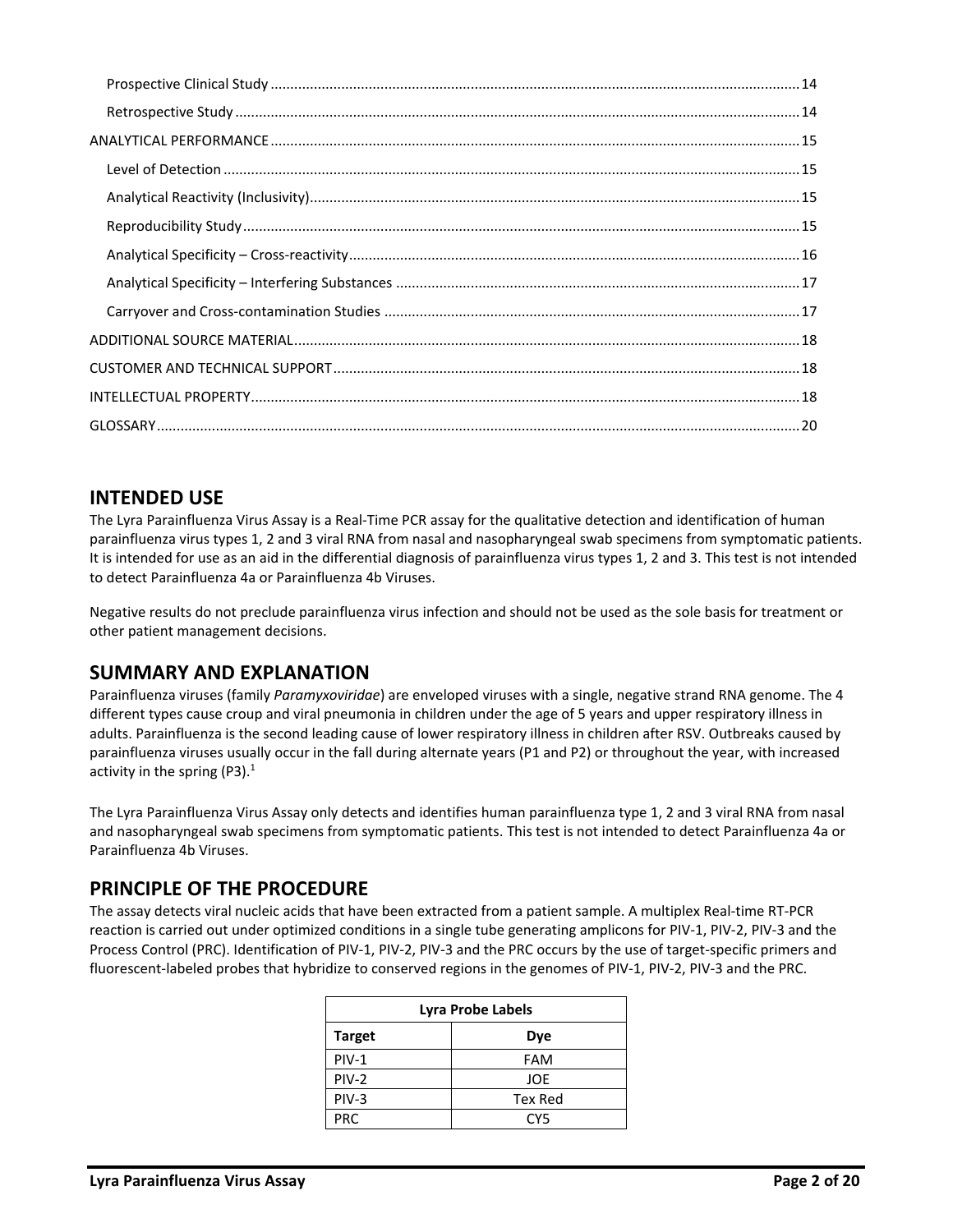The following is a summary of the procedure:

- 1. **Sample Collection:** Obtain nasal or nasopharyngeal swabs specimens using standard techniques from symptomatic patients. Transport, store, and process these specimens according to established laboratory procedures.<sup>2</sup>
- 2. **Nucleic Acid Extraction:** Extract Nucleic Acids from the specimens with the bioMérieux® NucliSENS® easyMAG® System following the manufacturer's instructions and using the appropriate reagents (See **Materials Required but Not Provided**). Use of other extraction systems with the Lyra Parainfluenza assay has not been validated. Validation of these other systems is the responsibility of the end user.

Prior to the extraction procedure, add 20 µL of the Process Control (PRC) to each 180 µL aliquot of specimen. The PRC serves to monitor inhibitors in the extracted specimen, assures that adequate amplification has taken place, and confirms that the nucleic acid extraction was sufficient.

- 3. **Rehydration of Master Mix:** Rehydrate the lyophilized Master Mix using the Rehydration Solution. The Master Mix contains oligonucleotide primers, fluorophore and quencher-labeled probes targeting conserved regions of PIV-1, PIV-2, PIV-3, as well as the Process Control sequence.
- 4. **Nucleic Acid Amplification and Detection:** Add 15 µL of the rehydrated Master Mix to each plate well. Then add 5 µL of extracted nucleic acids (specimen with PRC) to the plate well. Place plate into the Applied Biosystems® (ABI) 7500 Fast Dx instrument.

Once the reaction plate is added to the instrument, initiate the assay protocol. This protocol initiates reverse transcription of the RNA targets generating complementary DNA, and the subsequent amplification of the target amplicons occurs. The Lyra Parainfluenza Assay is based on TaqMan® chemistry and uses an enzyme with reverse transcriptase, DNA polymerase, and 5'-3' exonuclease activities. During DNA amplification, this enzyme cleaves the probe bound to the complementary DNA sequence, separating the quencher dye from the reporter dye. This step generates an increase in fluorescent signal upon excitation by a light source of the appropriate wavelength. With each cycle, additional dye molecules are separated from their quenchers resulting in additional signal. If sufficient fluorescence is achieved the sample is reported as positive for the detected nucleic acid.

## <span id="page-2-0"></span>**MATERIALS PROVIDED**

Cat. #M114 Detection Kit (96 Reactions) – Store at 2°C to 8°C

| Component                                                 | Quantity          |
|-----------------------------------------------------------|-------------------|
| <b>Rehydration Solution Part M5003</b>                    | 1 vial/kit 1.9 mL |
| Lyra Parainfluenza Master Mix Part M5035                  | 12 vials/kit,     |
| <b>Lyophilized Contents:</b>                              | 8 reactions/vial  |
| DNA polymerase enzyme with reverse transcriptase activity |                   |
| Primers and probes                                        |                   |
| dNTPs                                                     |                   |
| <b>Stabilizers</b>                                        |                   |
| <b>Process Control Part M5005</b>                         | 1 vial/kit 2.0 mL |

# <span id="page-2-1"></span>**OPTIONAL MATERIALS**

External controls for PIV-1, PIV-2, PIV-3 (i.e. Lyra Parainfluenza Control Set #M115, which serves as an external processing and extraction control)

# <span id="page-2-2"></span>**MATERIALS REQUIRED BUT NOT PROVIDED**

- $\blacksquare$  Micropipettors (range between 1 to 10 μL and 100 to 1000 μL)
- $\blacksquare$  Non-aerosol pipette tips
- 7500 Fast Dx or 7500 Fast instrument with software version 1.4.1 or later
- 96 well PCR plate
- Optical plate films
- Plate centrifuge for ABI 96 well plate
- NucliSENS easyMAG software version 2.0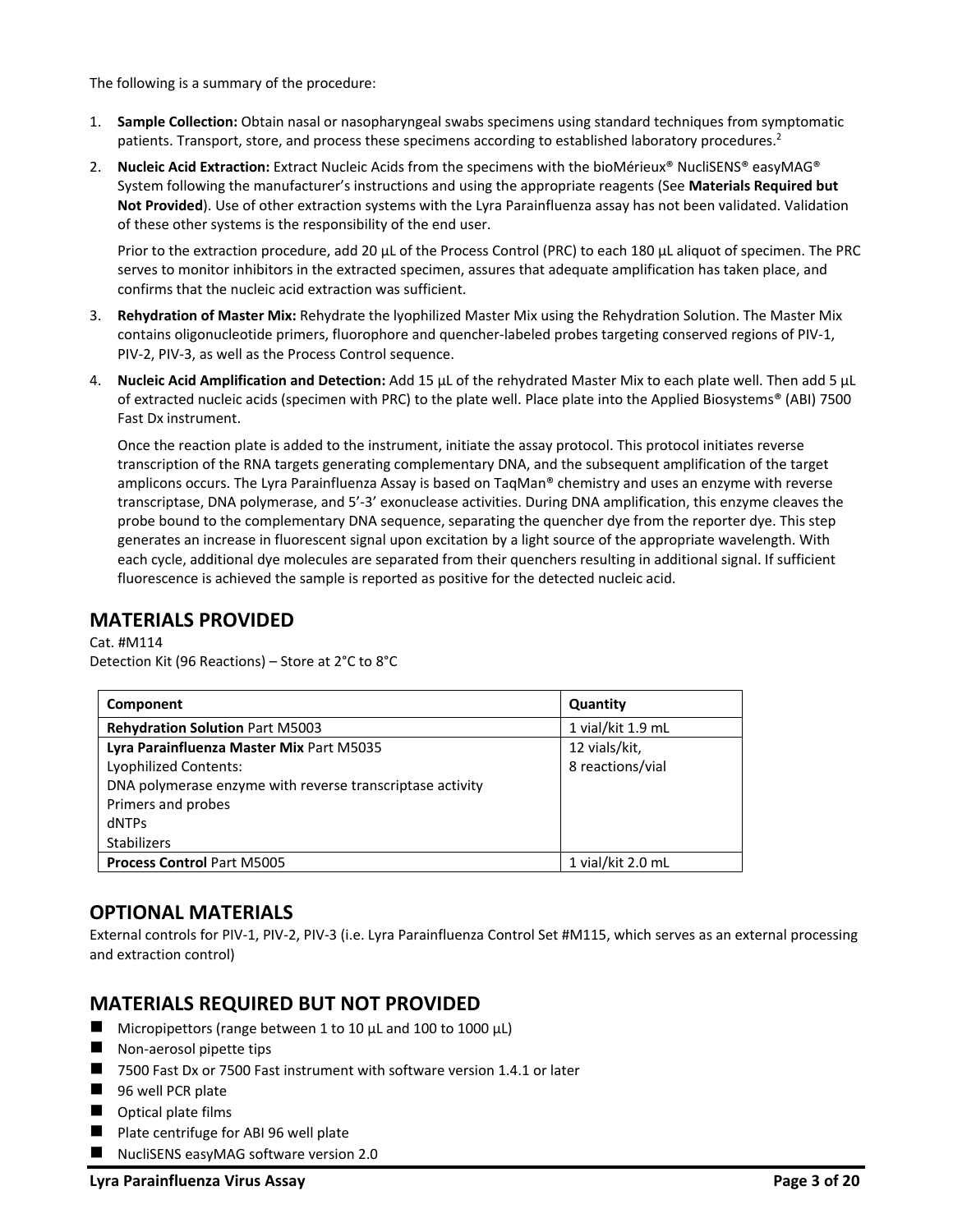- NucliSENS easyMAG Buffers 1, 2, 3
- NucliSENS easyMAG Lysis Buffer
- NucliSENS easyMAG Silica Magnetic Beads
- NucliSENS easyMAG disposables

## <span id="page-3-0"></span>**WARNINGS AND PRECAUTIONS**

- For *in vitro* diagnostic use
- Performance characteristics of this test have been established with the specimen types listed in the Intended Use **Section** only. The performance of this assay with other specimen types or samples has not been evaluated.
- Use of extraction systems other than the NucliSENS easyMAG System has not been validated. Validation of these systems is the responsibility of the end-user.
- Using cycling conditions other than those indicated in the **Thermocycler Programming Instructions** section may give erroneous results.
- Use of this product should be limited to personnel with sufficient training in PCR and RT-PCR techniques.
- Treat all specimen/samples as potentially infectious. Follow universal precautions when handling samples, this kit, and its contents.
- Proper sample collection, storage, and transport are essential for correct results.
- Store assay reagents as indicated on their individual labels.
- For accurate results, pipette carefully using only calibrated equipment.
- Thoroughly clean and disinfect all surfaces with a 10% bleach solution followed by molecular grade water.
- Use micropipettes with an aerosol barrier or positive displacement tips for all procedures.
- Avoid microbial and cross contamination of the kit reagents. Follow Good Laboratory Procedures.
- Do not mix reagents from kits with different lot numbers.
- Do not use reagents from other manufacturers with this kit.
- Do not use product after its expiration date.
- Proper workflow planning is essential to minimize contamination risk. Always plan laboratory workflow in a unidirectional manner, beginning with pre-amplification and moving through amplification and detection.
- Use dedicated supplies and equipment in pre-amplification and amplification areas.
- Do not allow cross movement of personnel or equipment between areas.
- Keep amplification supplies separate from pre-amplification supplies at all times.
- Do not open sample tubes or unseal plates post amplification.
- Dispose of amplified material carefully and in accordance with local laws and regulations in order to minimize the risk of amplicon contamination.
- Do not use supplies dedicated for reagent or sample preparation for processing target nucleic acid.
- Testing should be performed in an area with adequate ventilation.
- Dispose of containers and unused contents in accordance with Federal, State and Local regulatory requirements.
- Wear suitable protective clothing, gloves, and eye/face protection when handling the contents of this kit.
- Wash hands thoroughly after handling.
- For additional information on hazard symbols, safety, handling and disposal of the components within this kit, please refer to the Safety Data Sheet (SDS) located at quidel.com.

# <span id="page-3-1"></span>**STORAGE AND HANDLING OF KIT REAGENTS**

Store the unopened kit at 2°C to 8°C until the expiration date listed on the outer kit box.

The rehydrated Master Mix may be kept at room temperature for up to 2 hours, at 2°C to 8°C for up to 4 hours or ≤–20°C for up to 2 days. (See "Storage and Handling of Kit Reagents" section for additional storage options) The rehydrated Master Mix should be recapped, sealed with parafilm, and stored in an upright position. Protect the Master Mix from light during storage.

# <span id="page-3-2"></span>**INDICATIONS OF INSTABILITY OR DETERIORATION OF REAGENTS**

Cloudiness of the Rehydration Solution may indicate deterioration of this reagent. Contact Quidel Technical Support for a replacement.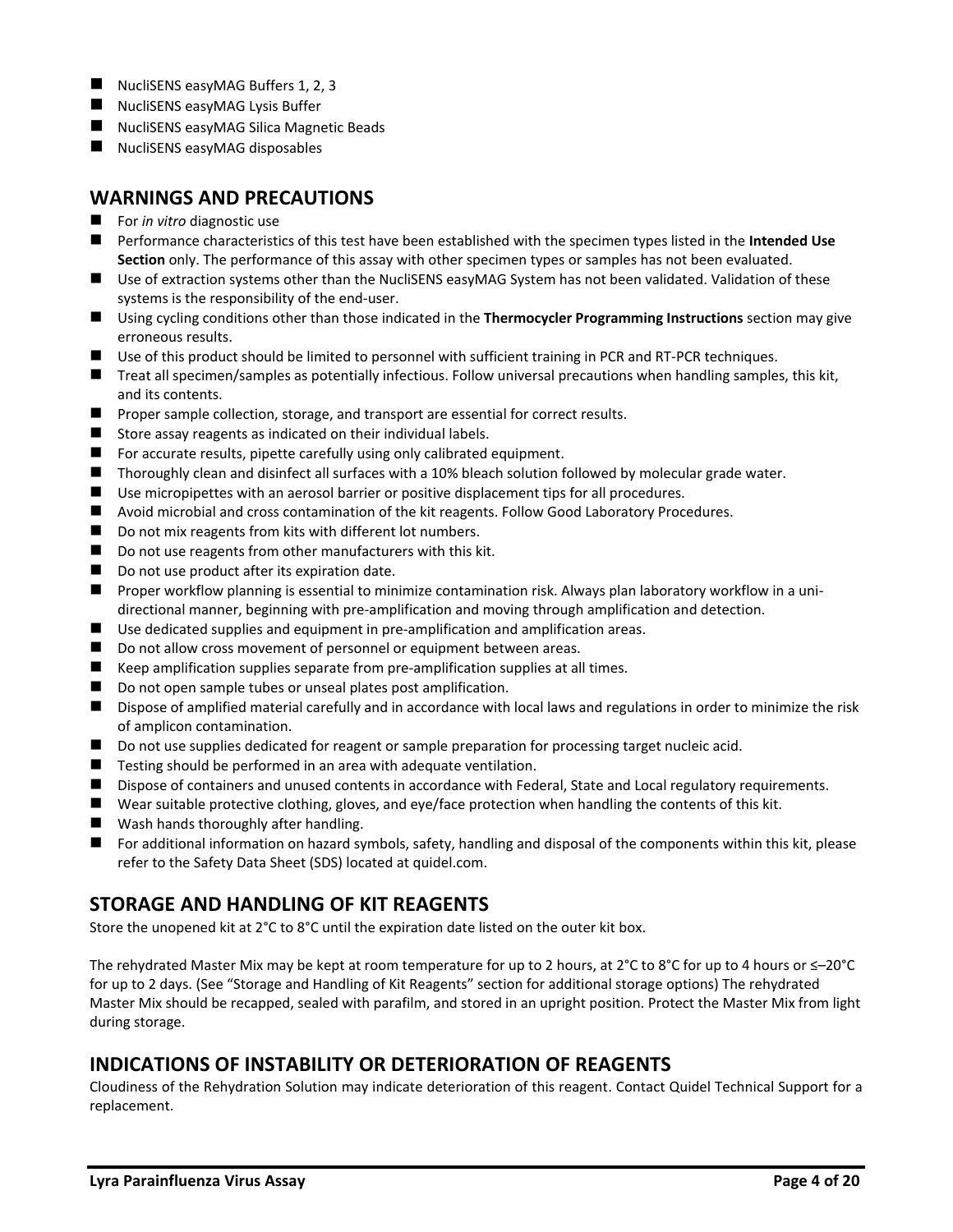# <span id="page-4-0"></span>**SPECIMEN COLLECTION, STORAGE, AND HANDLING**

Specimens used for the validation of the Lyra Parainfluenza Virus Assay were obtained using standard techniques from patients with upper respiratory tract infection symptoms. These specimens were collected, transported, stored, and processed according to CLSI M41-A. Briefly, samples should be transported refrigerated at  $2^{\circ}$ C to  $8^{\circ}$ C and stored refrigerated (2°C to 8°C) for 72 hours before processing. Any additional leftover specimen should be stored ≤-70°C.

A series of studies were preformed evaluating a number of routinely used viral transport medium at a volume of 2 mL: M4, M4-RT, M5, M6, and UTM. No significant difference in assay performance was seen between the five different types of viral transport media.

# <span id="page-4-1"></span>**NUCLEIC ACID EXTRACTS STORAGE**

Eluates can be stored up to 30 days at room temperature, 4˚C, –20˚C and –80˚C and be used with up to 3 freeze-thaw cycles.

# <span id="page-4-2"></span>**NUCLEIC ACID EXTRACTION PROGRAMMING INSTRUCTIONS**

**Note**: A PIV-1, PIV-2, PIV-3 positive processing/extraction control (i.e. Lyra Parainfluenza Control Set #M115 or previously characterized positive PIV-1, PIV-2, or PIV-3 specimen) and a negative process control (i.e. viral transport media or previously characterized PIV-1, PIV-2, or PIV-3 negative specimen) should be included in each extraction run.

- 1. Turn on the instrument and wait for instrument light to appear orange. Then switch on the computer/launch NucliSENS easyMAG software.
- 2. Barcode reagents after pressing the 'Instrument' and 'Reagent Inventory' buttons.



- a. Sample ID: Enter the **sample name** using the keyboard.
- b. Matrix: Select **Other** from the drop-down menu.
- c. Request: Select **Generic** from the drop-down menu.
- d. Volume (mL): Select **0.200** from the drop-down menu.
- e. Eluate (µL): Select **50** from the drop-down menu.
- f. Type: Primary
- g. Priority: Normal



4. Upon pressing the 'Save' button, the sample will appear in the 'Unassigned Sample' window on the left side of

the screen. Press the 'Enter New Extraction Request' button, and repeat the process for additional samples.

Alternatively multiple samples can be entered by pressing the 'Auto Create New Extraction Requests' **An industrial** button.

5. Once all samples are created, go to 'Organize Runs' by clicking on the intermedicon near the top of the page. Create a

run by pressing the 'Create Run' button. Enter a run name, or use the default.

6. Add samples to the run by using the 'Auto Fill Run' button (auto fills up to 24 samples from the 'Unassigned Sample list' on the left hand side of the screen). Alternatively, individual samples may be moved into and out of the

run by using the left and right 'Positioning icons' after selecting the appropriate sample. The sample



- order within the run may be changed using the 'Move Extraction Request Up/Down' buttons .
- 7. Obtain 1 to 3 (for 8 to 24 samples, respectively) sample vessel(s), and add 20 µL of Process Control to each sample well used.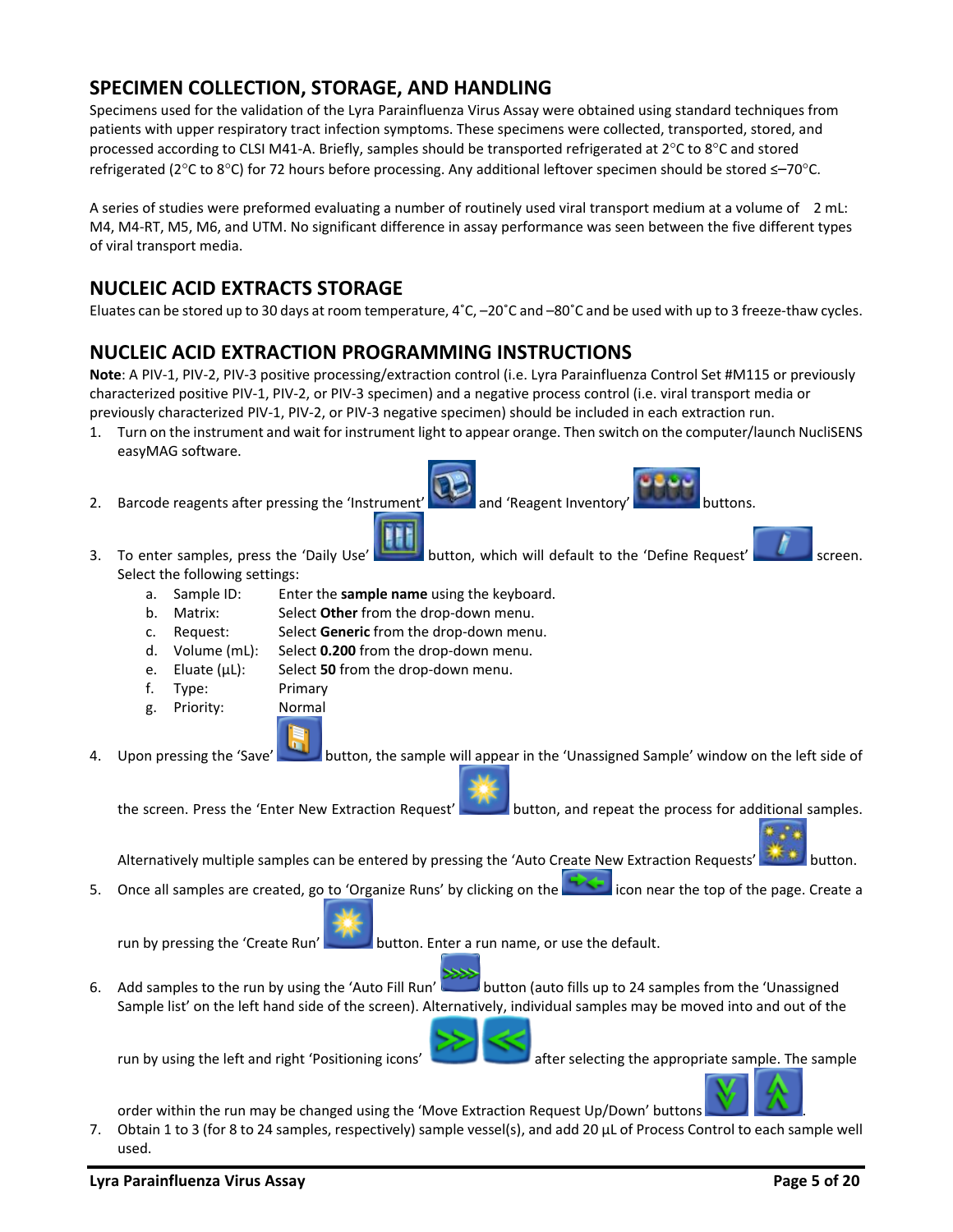- 8. Add 180 µL of each sample to the appropriate well as designated.
- 9. Go to 'Load Run' by pressing the **button near the top of the screen.** Insert tips and sample vessel(s) into the instrument
- 10. Enter the barcode(s) of the sample vessel(s)
- 11. Enter the barcode(s) of silica beads to be used
- 12. Assign silica beads to samples as follows:
	- a. Click the reagents symbol below number 1 in the picture below. The lot number of the silica beads should appear below the Silica tab at number 2 in the picture below.
	- b. Highlight and select the samples in the run for which beads need to be assigned (in the box containing number 3 in the picture below)



c. Click the positioning icon (below number 4 in the picture below) to assign the silica lot number to the selected samples

d. If the bead symbol to the right of number 5 in the picture below is selected, the silica bead lot number should be displayed for each sample





- 13. Print work list by touching 'Load Run' icon followed by pressing the 'Print Work List' icon .
- 14. Press the 'Dispense Lysis' button. The on-board lysis will take approximately 12 minutes to complete.
- 15. For each sample vessel, prepare magnetic particles using the Biohit pipettor and tips for up to eight reactions as follows:
	- a. Using 1 tip and Program 1, aspirate 550 µL nuclease-free water and dispense into a 1.5 mL DNAse / RNAse free microfuge tube.
	- b. Vortex the magnetic silica. Using 1 tip and Program 1, aspirate 550 µL of magnetic silica, dispense into the water and mix by vortexing.
	- c. Using 1 tip and Program 2, aspirate 1050  $\mu$ L of the magnetic silica mixture and dispense 25  $\mu$ L back into the same tube.
	- d. Dispense 125 µL magnetic silica mixture 8 times into 8 wells of an ELISA strip plate. Discard tip.
	- e. After Lysis is complete (NB: the 'Instrument Status' at the bottom of the screen must be '**IDLE**'!), using 8 tips and Program 3, aspirate 100 µL of magnetic silica mixture in strip wells, dispense 100 µL of magnetic silica mixture in strip wells, and aspirate 100 µL of magnetic silica mixture in strip wells.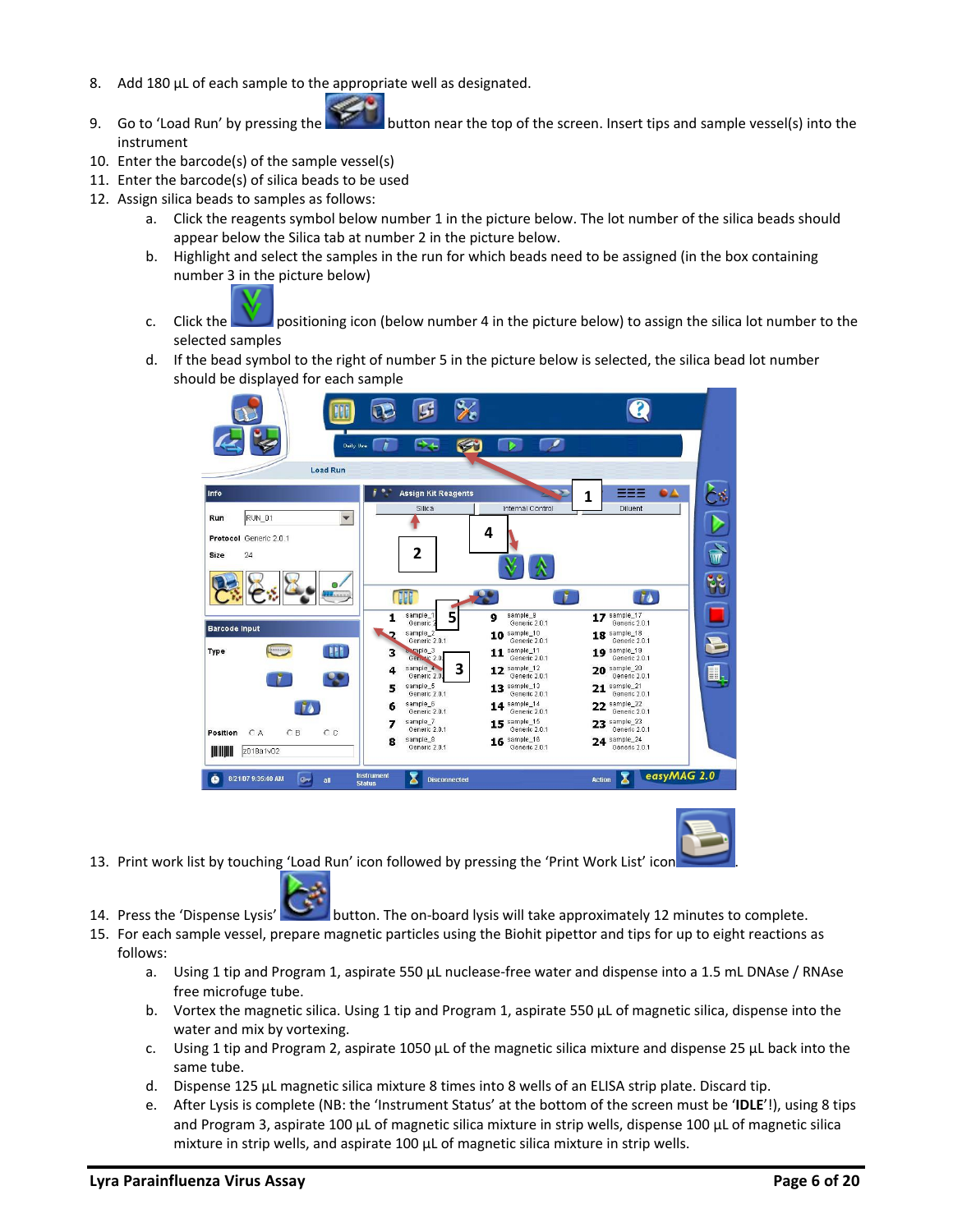f. Insert tips into liquid within the sample vessels. Aspirate 800  $\mu$ L, then dispense 900  $\mu$ L of magnetic silica mixture back into vessel. Aspirate 1000 µL of magnetic silica mixture from vessel, and dispense 1000 µL of magnetic silica back into vessel. Repeat aspiration / dispensing of 1000 µL two more times.



16. Close the instrument, and press the 'Start' button to begin the run.

17. Upon completion of the run, transfer purified nucleic acid to nuclease-free tubes. Eluates can be stored at room temperature (20°C to 25°C) for up to 4 hours, at 2°C to 8°C for 6 hours and at -20°C for 1 month. The extracted RNA is stable for up to three freeze/thaws cycles when stored at –20°C.

### <span id="page-6-0"></span>**INITIAL THERMOCYCLER PROGRAMMING**

- 1. Launch the 7500 Fast Dx software package.
- 2. The **Quick Startup document** dialog window will open. Select the **Create New Document** button to start the **New Document Wizard**. Follow each step to initiate the Lyra Parainfluenza protocol.
	- a. Define Document: Most of the following should be the default setting. If not, change accordingly.
		- i. Confirm or enter the following information:

| Assay:             | Standard Curve (Absolute Quantitation) |  |  |
|--------------------|----------------------------------------|--|--|
| Container: I       | 96-Well Clear                          |  |  |
| Template:          | <b>Blank Document</b>                  |  |  |
| <b>Run Mode:</b>   | Fast 7500                              |  |  |
| Operator:          | your operator name                     |  |  |
| Comments:          | SDS v1.4.1                             |  |  |
| <b>Plate Name:</b> | 'Lyra PIV'                             |  |  |

- ii. Select the **Next** button.
- iii. Select Detectors: New detectors for PIV-1, PIV-2, PIV-3 and the process control (PRC), must be added. For each target, select the **New Detector** button to open the **New Detector** pop-up window. Alternatively, use the **Create Another** button from within the **New Detector** pop-up window for the last two detectors Enter the following information for each detector:

| <b>Name</b> | <b>Reporter Dye</b> | <b>Quencher Dye</b> | Color    |
|-------------|---------------------|---------------------|----------|
| $PIV-1$     | <b>FAM</b>          | (none)              | (Select) |
| $PIV-2$     | JOF.                | (none)              | (Select) |
| $PIV-3$     | <b>Texas Red</b>    | (none)              | (Select) |
| PRC.        | Cv5                 | (none)              | (Select) |

- iv. Select a unique color to represent each detector.
- v. Highlight the new detectors and add to the **Detectors in Document** column using the **Add**  button.
- vi. Select **(none)** from the **Passive Reference** drop-down menu.
- vii. Select the **Next** button.
- viii. Select the Finish button without setting any wells.
- b. The wizard will close, and the software will open, starting with the **Setup** tab. This will show the sample plate that was set up during the quick start. For the initial set up, nothing needs to be changed here.
- c. Define the Thermocycler Protocol:
	- i. Select the **Instrument** tab to set up the Lyra Parainfluenza RT-PCR cycling times and temperatures.
	- ii. Under **Thermal Profile** there should be a default 2-stage protocol. Each stage will have 3 usereditable text boxes. The top box value represents the number of reps or cycles for that stage. The middle box value represents the temperature (˚C), and the lowest box value represents the time (minutes: seconds).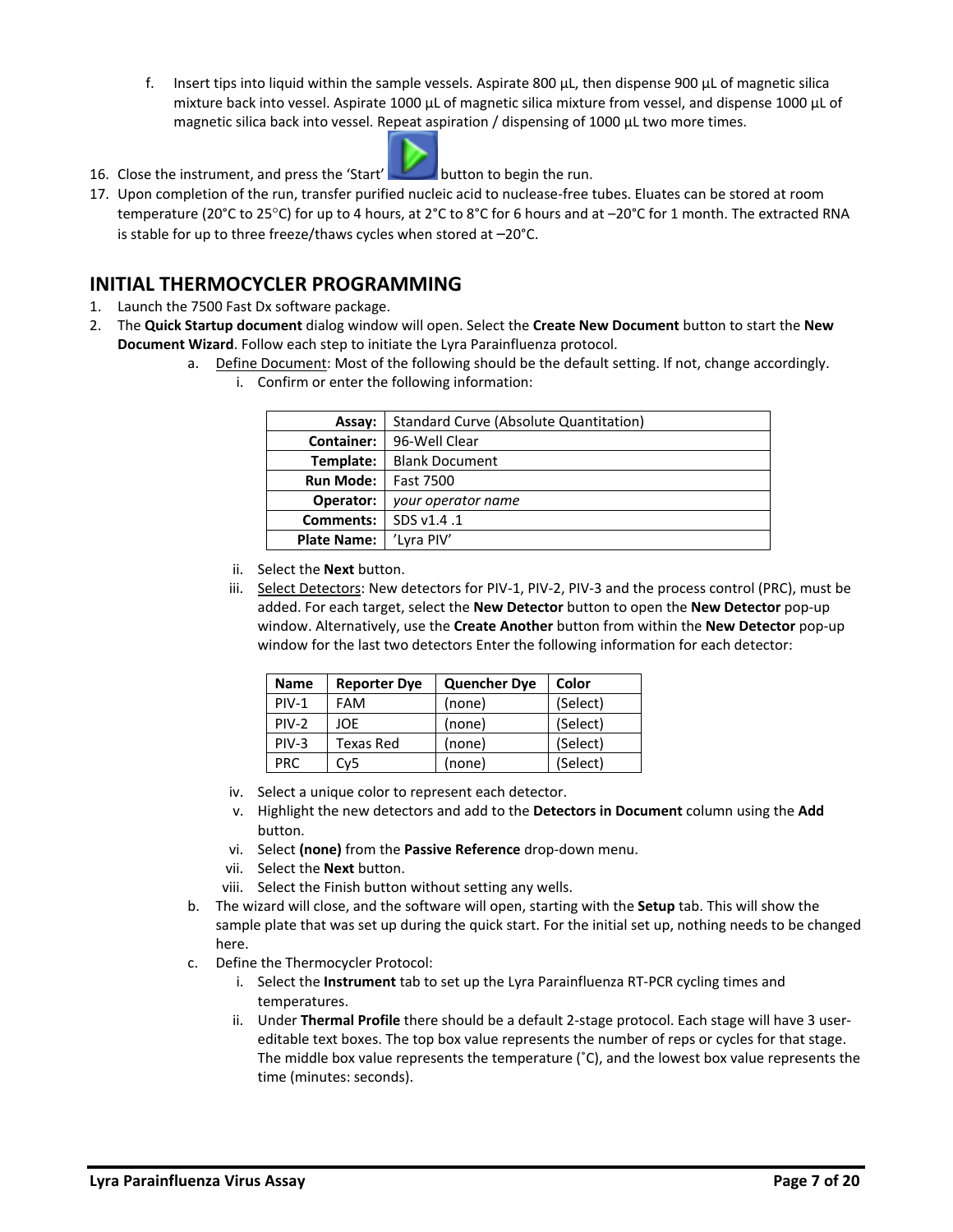| Thermal Cycler Protocol-                  |                                                                      |
|-------------------------------------------|----------------------------------------------------------------------|
| Thermal Profile<br>Auto Increment         | Ramp Rate                                                            |
| Stage 2<br>Stage 1<br>Reps: 1<br>Reps: 40 |                                                                      |
| 95.0<br>95.0<br>0:20<br>0:03              | 60.0<br>0:30                                                         |
| Add Hold<br>Add Cycle                     | Add Step<br><b>Add Dissociation Stage</b><br><b>Help</b><br>Delete   |
| Settings<br>Sample Volume (µL):           | 20                                                                   |
|                                           |                                                                      |
| Run Mode                                  | Expert Mode Select/View Filters<br>Fast 7500<br>$\blacktriangledown$ |
| Data Collection:                          | Stage 2, Step 2 (60.0 @ 0:30)                                        |
|                                           |                                                                      |

- iii. Make the following changes to the default **Thermal Cycler Protocol**:
	- 1. Stage 1
		- a. Reps: 1
		- b. Temp: 55
		- c. Time: 5:00
	- 2. Select the bar between Stage 1 and Stage 2. Select the **Add Hold** button to add another stage.
	- 3. Stage 2
		- a. Reps: 1
		- b. Temp: 60
		- c. Time: 5:00
	- 4. Select the bar between Stage 2 and Stage 3. Select the **Add Hold** button to add another stage.
	- 5. Stage 3
		- a. Reps: 1
		- b. Temp: 65
		- c. Time: 5:00
	- 6. Stage 4 (2-Step Amplification Stage)
		- a. Reps: 10
		- b. Step 1
			- i. Temp: 92
			- ii. Time: 0:05
		- c. Step 2
			- i. Temp: 57
			- ii. Time: 0:40
	- 7. Select the bar to the right of Stage 4. Select the **Add Cycle** button to add another stage.
	- 8. Stage 5 (2-Step Amplification Stage)
		- a. Reps: 35
		- b. Step 1
			- i. Temp: 92
			- ii. Time: 0:05
		- c. Step 2
			- i. Temp: 57
			- ii. Time: 0:40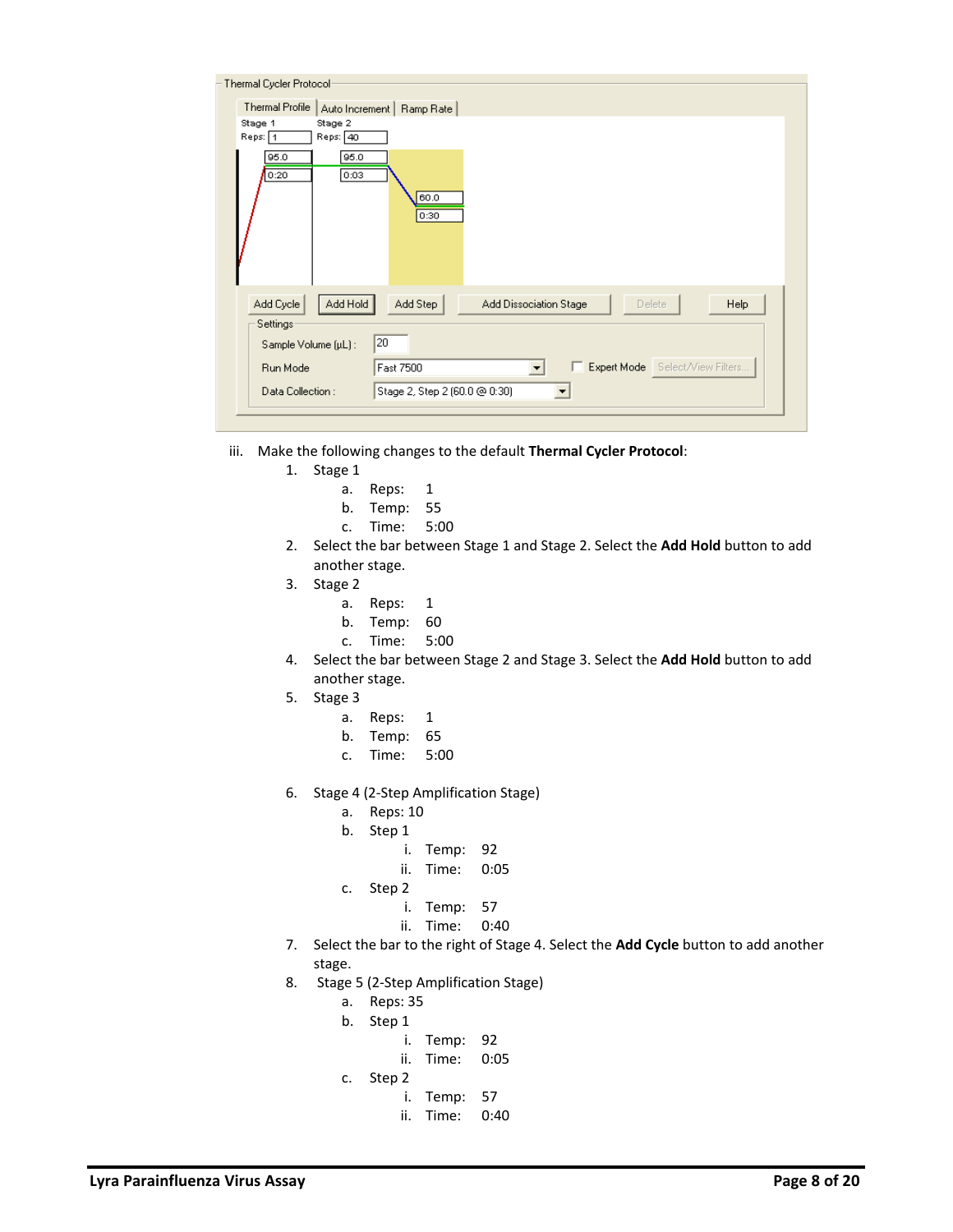- 9. If a wrong stage is added, the stage may be removed by pressing the **Delete** button after highlighting the stage between the vertical lines.
- iv. Under **Settings,** enter the following:

| Sample Volume (µL):   20 (default)                      |                                                 |  |  |
|---------------------------------------------------------|-------------------------------------------------|--|--|
|                                                         | Run Mode:   7500 Fast (default)                 |  |  |
|                                                         | Data Collection:   Stage 5, Step 2(57.0 @ 0:40) |  |  |
| NOTE: Do not check the check box next to 'Expert Mode.' |                                                 |  |  |

#### v. Final protocol

| Thermal Cycler Protocol<br>Thermal Profile |                    | Auto Increment   Ramp Rate    |                        |                                       |              |
|--------------------------------------------|--------------------|-------------------------------|------------------------|---------------------------------------|--------------|
| Stage 1<br>Reps: 1                         | Stage 2<br>Reps: 1 | Stage 3<br>Reps: 1            | Stage 4<br>Reps: 10    | Stage 5<br>Reps: 35                   |              |
| 55.0<br>5:00                               | 60.0<br>5:00       | 65.0<br>5:00                  | 92.0<br>0:05           | 92.0<br>0:05<br>57.0<br>0:40          | 57.0<br>0:40 |
| Add Cycle<br>Settings                      | Add Hold           | Add Step                      | Add Dissociation Stage | Delete                                | Help         |
| Sample Volume (µL):                        |                    | 20                            |                        |                                       |              |
| Run Mode                                   |                    | Fast 7500                     |                        | Expert Mode Select/View Filters<br>п. |              |
| Data Collection:                           |                    | Stage 5, Step 2 (57.0 @ 0:40) |                        |                                       |              |
|                                            |                    |                               |                        |                                       |              |

- d. Set threshold for each analyte as follows:
	- i. Select the **Results** tab.
	- ii. Select the **Amplification Plot** tab.
	- iii. Select PIV-1 from the Detector tab in the top right corner.
	- iv. In the **Analysis Settings** block, set the **Threshold** to **1.0e005.**
	- v. Select the **Auto Baseline** radio button.
	- vi. Repeat iii-v for PIV-2 setting the **Threshold** to **8.0e004.**
	- vii. Repeat iii-v for PIV-3 setting the **Threshold** to **1.6e005.**
	- viii. Repeat iii-v for PRC setting the **Threshold** to **1.0e005.**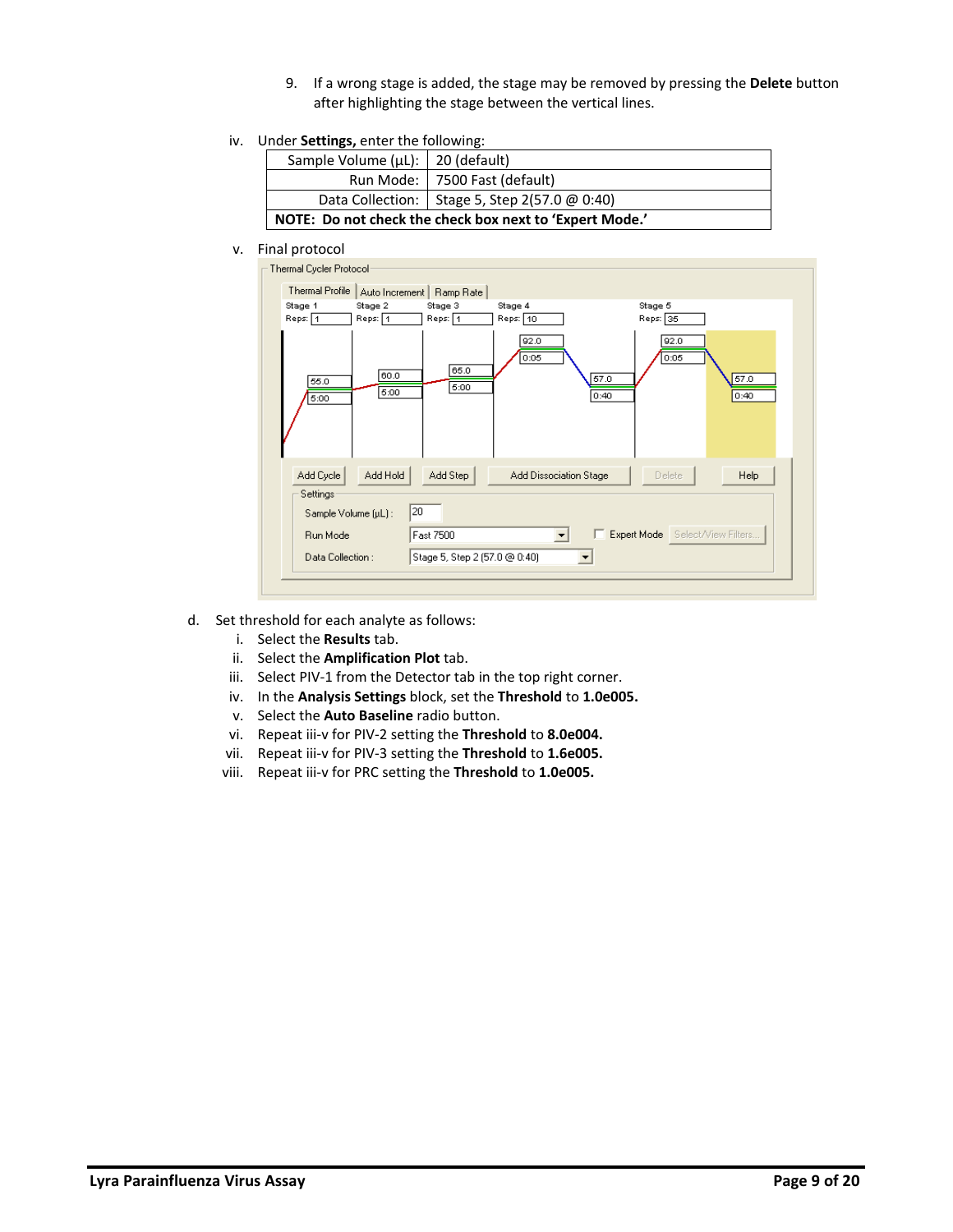| Data: Delta Rn vs Cycle v | Data: Delta Rn vs Cycle<br>$\left  \cdot \right $  | Data: Delta Rn vs Cycle<br>$\mathbf{v}$ | Data: Delta Rn vs Cycle v                      |
|---------------------------|----------------------------------------------------|-----------------------------------------|------------------------------------------------|
| Detector: FIV-1           | Detector: PIV-2<br>$\blacktriangledown$            | Detector: FIV-3<br>▼                    | Detector: PRC<br>$\blacktriangledown$          |
| Line Color: Well Color    | Line Color: Well Color<br>$\overline{\phantom{a}}$ | Line Color: Well Color                  | Line Color: Well Color<br>$\blacktriangledown$ |
| <b>Analysis Settings</b>  | Analysis Settings                                  | Analysis Settings                       | Analysis Settings                              |
| Auto Ct                   | Auto Ct                                            | Auto Ct                                 | C Auto Ct                                      |
| $\sqrt{2}$<br>Manual Ct   | Manual Ct                                          | Manual Ct                               | Manual Ct                                      |
| Threshold: 1.0e+005       | Threshold: 8.0e+004                                | Threshold: 1.6e+005                     | Threshold: 1.0e+005                            |
| Auto Baseline             | Auto Baseline                                      | Auto Baseline                           | Auto Baseline                                  |
| Manual Baseline:          | Manual Baseline:                                   | Manual Baseline:                        | Manual Baseline:                               |
| Start (cycle): Auto       | Start (cycle): Auto                                | Start (cycle): Auto                     | Start (cycle): Auto                            |
| End (cycle): Auto         | End (cycle): Auto                                  | End (cycle): Auto                       | End (cycle): Auto                              |
| Analyze                   | Analyze                                            | Analyze                                 | Analyze                                        |
| Help                      | Help                                               | Help                                    | Help                                           |

- e. Save the new protocol as a template for future uses.
	- i. At the top of the screen select **File** and then **Save As.**
	- ii. **Save In:** D:\Applied Biosystems\7500 Fast System\Templates\.
	- iii. **File name:** 'Lyra PIV.'
	- iv. **Save as type:** 'SDS Templates (\*.sdt).'
- f. Exit the software.

### <span id="page-9-0"></span>**ASSAY PROCEDURE**

Run the following procedures at the controlled room temperature of 20°C to 25°C.

#### <span id="page-9-1"></span>**Nucleic Acid Extraction Procedure**

Refer to the NucliSENS easyMAG System Programming Instructions above.

- 1. Add 20 µL of the Process Control to the sample extraction well.
- 2. Add 180 µL of patient sample or external control to a sample extraction well.
- 3. Follow extraction procedure as per manufacturer's instructions.
- 4. Eluates can be stored up to 30 days at room temperature,  $4^{\circ}$ C,  $-20^{\circ}$ C and  $-80^{\circ}$ C and be used with up to 3 freezethaw cycles.

#### <span id="page-9-2"></span>**Master Mix Rehydration Procedure**

- 1. Determine the number of specimens to be tested, and obtain the correct number of eight-test lyop**h**ilized Master Mix vials for testing.
- 2. Return unused reagents to the appropriate storage conditions.
- 3. Open Master Mix carefully to avoid disruption of the pellet.
- 4. Add 135 µL of Rehydration Solution to the Master Mix.
- 5. Place vial at room temperature for 1-2 minutes to allow rehydration of pellet.
- 6. Gently pipette up and down 2-3 times (avoiding the formation of bubbles) prior to dispensing into the first PCR tube or plate well.

**Note:** The rehydrated Master Mix is sufficient for eight reactions.

**Note:** The rehydrated Master Mix may be kept at room temperature for up to 2 hours, at 2°C to 8°C for up to 4 hours or ≤–20°C for up to 2 days. (See "Storage and Handling of Kit Reagents" section for additional storage options) The rehydrated Master Mix should be recapped, sealed with parafilm, and stored in an upright position. Protect the Master Mix from light during storage.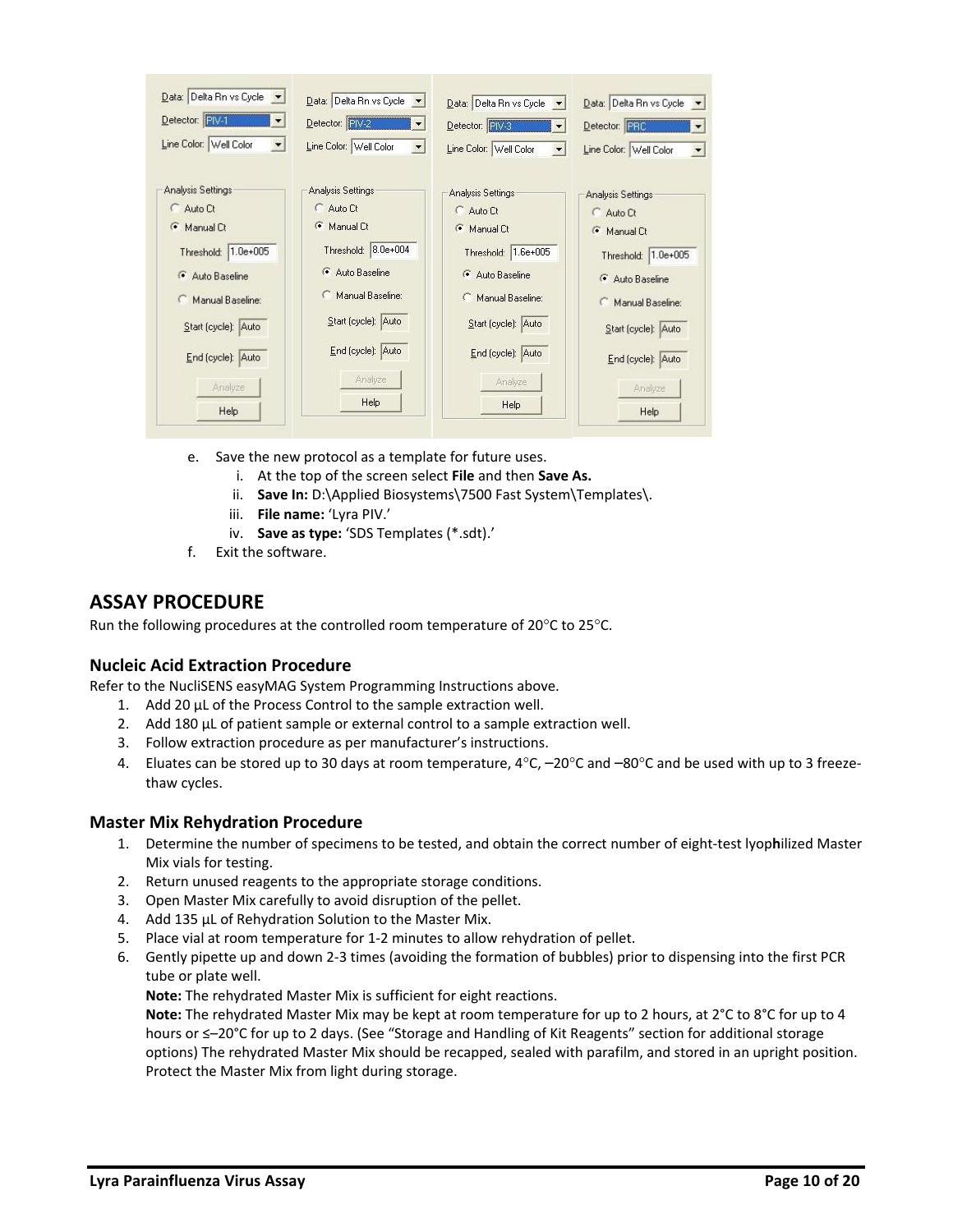#### <span id="page-10-0"></span>**RT-PCR Set-up Procedure:**

- 1. Add 15 µL of the rehydrated Master Mix to each reaction tube or plate well.
- 2. Add 5 µL of extracted nucleic acid (specimen with the process control) into the plate wells. Mixing of reagents is not required.

**Note:** Use a micropipettor with a new non-aerosol tip with each extracted specimen.

- 3. Seal the plate. **Note:** Quidel suggests each thermocycler run should include a reaction tube or well with PIV External Positive Control and Negative Control. Run controls in keeping with your lab practices and policies.
- 4. Centrifuge the plate for a minimum of 15 seconds. Ensure that all liquid is at the bottom of the tube.
- 5. Insert plate into the thermocycler.

#### <span id="page-10-1"></span>**Amplification Protocol on the 7500 Fast Dx Thermocycler**

- 1. Switch on 7500 Fast Dx.
- 2. Launch the 7500 Fast Dx software package.
- 3. The **Quick Startup document** dialog window will open.
- 4. Click on **Create a new document.**
- 5. Most of the following should be the default setting. If not, change accordingly.

| Assay:      | Standard Curve (Absolute Quantitation) |
|-------------|----------------------------------------|
| Container:  | 96-Well Clear                          |
| Template:   | Lyra PIV                               |
| Run Mode:   | Fast 7500                              |
| Operator:   | your operator name                     |
| Comments:   | SDS v1.4.1 (add more if needed)        |
| Plate Name: | YYMMDD-Lyra PIV                        |

- 6. Set Up Sample Plate:
	- a. Under the **Setup** and **Plate** tabs the plate setup will appear.
	- b. Select all wells that will contain sample, right-click and select the **Well Inspector** from the drop-down menu. When the **Well Inspector** pop-up window opens, select the detectors for PIV-1, PIV-2, PIV-3 and PRC.
	- c. Use the **Well Inspector** to enter the sample names. Patient IDs may be entered in the Well Inspector window; however, it is recommended that this is done prior to resuspending the lyophilized master mix, post run, or using the import function to minimize the time the PCR reactions will sit at room temperature prior to starting the run.
	- d. Save the run as **YYMMDD-Lyra PIV.sds**.
	- e. A window will open asking for the "Reason for change of entry." Enter "**Setup**" and any other comments relevant to the run.
- 7. Starting the PCR:
	- a. Select the **Instrument** tab.
	- b. Insert the 96 well PCR plate into the machine.
	- c. Under **Instrument Control**, select the **Start** button to initiate the run.
- 8. Post PCR:
	- a. **IMPORTANT:** When the run is finished, press OK. Analyze the data by pressing the **"Analyze"** button in the top menu, and save the file.
	- b. Save the file by pressing **Save Document** in the task bar. A window will open asking for the "Reason for change of entry." Enter "**Data analysis post run**" and any other comments relevant to the run.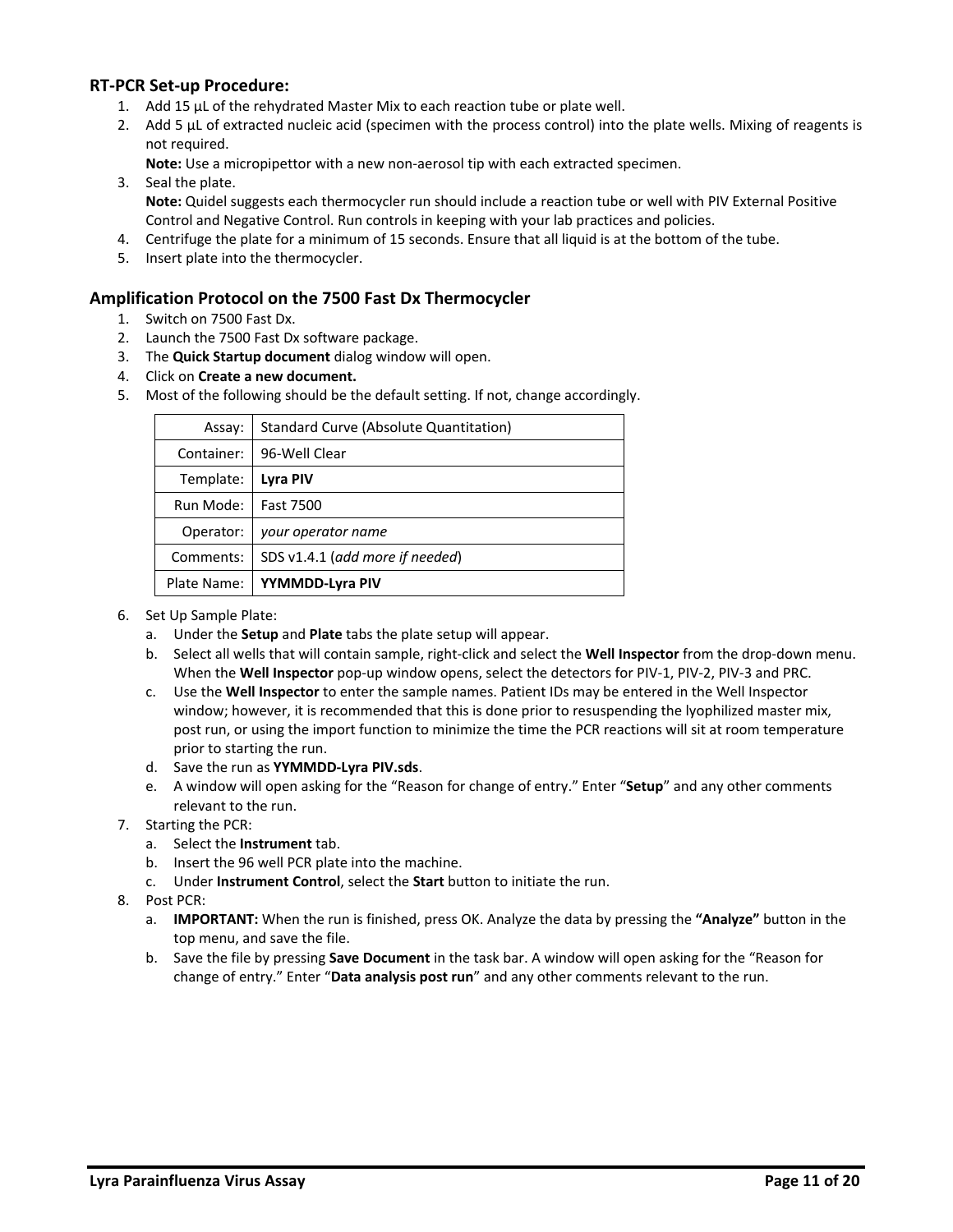## <span id="page-11-0"></span>**INTERPRETATION OF RESULTS**

| Interpretation of the Lyra Parainfluenza Assay Results on the ABI 7500 Fast Dx Thermocycler |                            |                            |                            |                                        |                                                                                                                                                                                                                                                                 |
|---------------------------------------------------------------------------------------------|----------------------------|----------------------------|----------------------------|----------------------------------------|-----------------------------------------------------------------------------------------------------------------------------------------------------------------------------------------------------------------------------------------------------------------|
| Assay<br>Result                                                                             | Detector:<br><b>PIV-1</b>  | Detector:<br><b>PIV-2</b>  | Detector:<br><b>PIV-3</b>  | Detector:<br><b>Process</b><br>Control | <b>Interpretation of Results</b>                                                                                                                                                                                                                                |
| Negative                                                                                    | Ct <5.0 or Ct >35.0        | Ct <5.0 or Ct >35.0        | Ct <5.0 or Ct >35.0        | 5.0≤ Ct ≤35.0                          | No PIV-1, PIV-2, or PIV-3 viral RNA<br>detected; PRC Detected                                                                                                                                                                                                   |
| $PIV-1$<br>Positive                                                                         | $5.0 \leq C$ t $\leq 35.0$ | $Ct < 5.0$ or $Ct > 35.0$  | Ct <5.0 or Ct >35.0        | $NA*$                                  | PIV-1 viral RNA detected                                                                                                                                                                                                                                        |
| $PIV-2$<br>Positive                                                                         | $Ct < 5.0$ or $Ct > 35.0$  | $5.0 \leq C$ t $\leq 35.0$ | Ct <5.0 or Ct >35.0        | $NA*$                                  | PIV-2 viral RNA detected                                                                                                                                                                                                                                        |
| $PIV-3$<br>Positive                                                                         | Ct <5.0 or Ct >35.0        | Ct <5.0 or Ct >35.0        | $5.0 \leq Ct \leq 35.0$    | $NA*$                                  | PIV-3 viral RNA detected                                                                                                                                                                                                                                        |
| PIV-1 and<br>$PIV-2$<br>Positive                                                            | $5.0 \leq Ct \leq 35.0$    | $5.0 \leq Ct \leq 35.0$    | $Ct < 5.0$ or $Ct > 35.0$  | $NA*$                                  | PIV-1 and PIV-2 viral RNA detected                                                                                                                                                                                                                              |
| PIV-1 and<br>$PIV-3$<br>Positive                                                            | $5.0 \leq C t \leq 35.0$   | $Ct$ <5.0 or $Ct$ >35.0    | $5.0 \leq C t \leq 35.0$   | $NA*$                                  | PIV-1 and PIV-3 viral RNA detected                                                                                                                                                                                                                              |
| PIV-2 and<br>$PIV-3$<br>Positive                                                            | Ct <5.0 or Ct >35.0        | $5.0 \leq C$ t $\leq 35.0$ | $5.0 \leq C$ t $\leq 35.0$ | $NA*$                                  | PIV-2 and PIV-3 viral RNA detected                                                                                                                                                                                                                              |
| <b>PIV-1, PIV-2</b><br>and PIV-3<br>Positive                                                | $5.0 \leq Ct \leq 35.0$    | $5.0 \leq C$ t $\leq 35.0$ | $5.0 \leq C$ t $\leq 35.0$ | $NA*$                                  | PIV-1, PIV-2 and PIV-3 viral RNA<br>detected                                                                                                                                                                                                                    |
| Invalid                                                                                     | Ct <5.0 or Ct >35.0        | Ct <5.0 or Ct >35.0        | Ct <5.0 or Ct >35.0        | $Ct$ <5.0 or<br>Ct > 35.0              | No PIV-1, PIV-2, or PIV-3 viral RNA<br>detected and no PRC detected;<br>invalid test.<br>Retest the same purified sample. If<br>this test is also invalid, re-extract<br>and retest another aliquot of the<br>same sample or obtain a new sample<br>and retest. |

\*No Ct value is required for the Process Control to make a positive call.

# <span id="page-11-1"></span>**QUALITY CONTROL**

The Lyra Parainfluenza Virus Assay incorporates several controls to monitor assay performance.

- 1. The Process Control should be used during extraction and amplification in the assay. This control should be added to each sample aliquot prior to extraction.
- 2. Commercially available external positive parainfluenza controls may be treated as a patient specimen and should be used in accordance with your lab standards. Previously characterized positive parainfluenza specimens may be used in lieu of a commercial parainfluenza control.
- 3. Viral transport media or previously characterized negative specimen may be used as an external negative control. This must be treated as a patient specimen and should be performed in accordance with currently lab standards.

### <span id="page-11-2"></span>**LIMITATIONS**

- This test is not intended to detect Parainfluenza 4a or Parainfluenza 4b Viruses.
- Negative results do not preclude infection with parainfluenza and should not be the sole basis of a treatment decision.
- As with other assays of this type, there is a risk of false negative results due to the presence of sequence variants in the viral target.
- For all virus combinations, detectable interference near the LOD of the assay for each virus (PIV-1, PIV-2, and PIV-3) was seen in analytical studies when the competing virus concentration was equal to or greater than 4.0  $\times10^6$  TCID<sub>50</sub>.
- Improper collection, storage, or transport may lead to false negative results.
- Inhibitors present in the sample and/or errors in following the assay procedure may lead to false negative results.
- A trained health care professional should interpret assay results in conjunction with the patient's medical history, clinical signs and symptoms, and the results of other diagnostic tests.
- The performance of the assay has not been established in individuals who received nasally administered corticosteroids.
- The performance of the assay has not been established in individuals who received nasally administered Influenza vaccine.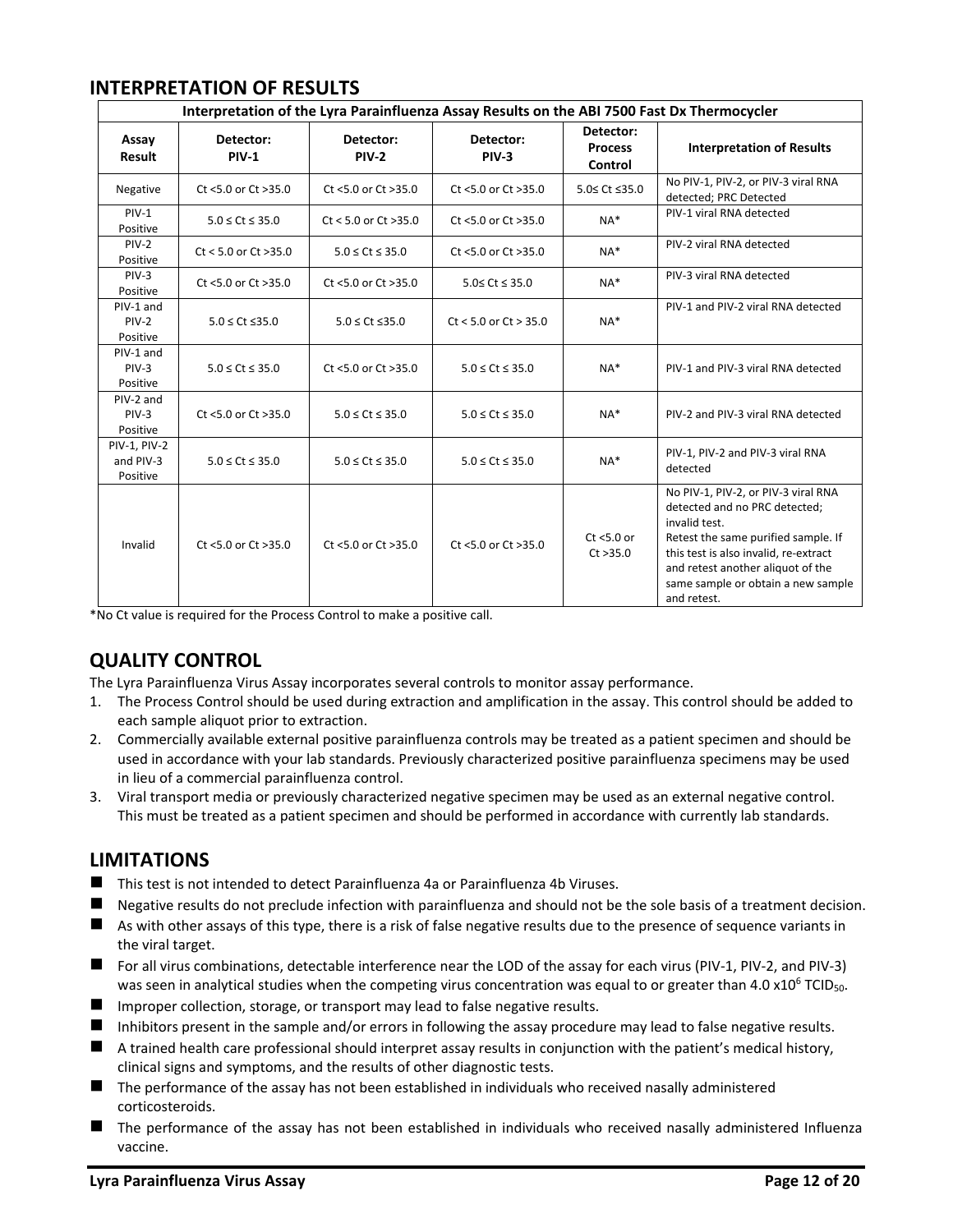# <span id="page-12-0"></span>**EXPECTED VALUES**

Clinical studies were performed with the Lyra Parainfluenza assay using the 7500 Fast Dx. Testing was performed with prospective specimens received from throughout the United States in the winter of 2013 (January 2013 to March 2013, and October 2013 to December 2013). The table below provides the expected value for each virus.

| Expected Values for the Winter of 2013 and 2014 (Combined) |                |                  |                |
|------------------------------------------------------------|----------------|------------------|----------------|
| PIV-2<br><b>PIV-1</b><br><b>PIV-3</b><br><b>Instrument</b> |                |                  |                |
| 7500 Fast Dx                                               | 1.0% (13/1241) | $0.4\%$ (5/1241) | 1.8% (22/1241) |

## <span id="page-12-1"></span>**CLINICAL PERFORMANCE**

Performance characteristics of the Lyra Parainfluenza Virus assay using the 7500 Fast Dx platform were established during a prospective study during the 2013 respiratory virus season (January 2013 to March 2013, and October 2013 to December 2013). One thousand two hundred and forty-one (1241) fresh specimens used for this study were swab specimens that were collected for routine respiratory virus testing at three (3) sites across the United States. A single specimen was collected per patient and tested (direct specimen DFA and culture with DFA) immediately after collection. The specimens were extracted with the NucliSENS easyMAG and tested with Lyra Parainfluenza Virus Assay.

The age demographics

| Combined Study - Age and Gender Distribution |               |     |  |  |
|----------------------------------------------|---------------|-----|--|--|
| Gender                                       | <b>Female</b> |     |  |  |
| Total                                        | 651           | 590 |  |  |
| Age                                          |               |     |  |  |
| <2 years                                     | 111           | 158 |  |  |
| 2 to 5 years                                 | 130           | 126 |  |  |
| 6 to 21 years                                | 150           | 129 |  |  |
| 22 to 59 years                               | 160           | 108 |  |  |
| $\geq 60$ years                              | 100           | 69  |  |  |

#### **Prospective Clinical Study**

The evaluation of the Lyra Parainfluenza Virus Assay occurred in two separate studies: a prospective multi-center study using one thousand two hundred and forty-one (1241) fresh specimens from the upper respiratory tract; and a retrospective study using one hundred five (105) frozen specimens from the upper respiratory tract. In both studies the specimens were processed the NucliSENS easyMag at all sites for the extraction of nucleic acids from the clinical specimens. The 7500 Fast Dx Real-Time PCR Instrument was used with the Quidel assay for the amplification and detection of the target nucleic acids with the Lyra Parainfluenza Virus Assay. The prospective specimens were also processed and tested with direct specimen fluorescent antibody (DSFA) and cell culture with DFA (CCFA).

One thousand two hundred and forty-one (1241) fresh specimens were collected and transported to each laboratory for testing with the Lyra Parainfluenza Virus Assay. The specimens shipped daily with cold packs for DSFA and CCFA to the central location and were tested within 72-hours of collection. The table below details the PIV-1 results for the specimens.

| <b>PIV-1</b>                   |                                              |          |                 |
|--------------------------------|----------------------------------------------|----------|-----------------|
|                                | <b>Comparator: DSFA and Culture with DFA</b> |          |                 |
| Lyra Parainfluenza Virus Assay | Positive                                     | Negative | Total           |
| Positive                       | 10                                           | $3*$     | 13              |
| <b>Negative</b>                | 0                                            | 1228     | 1228            |
| Total                          | 10                                           | 1231     | 1241            |
|                                |                                              |          | 95% CI          |
| Sensitivity                    | 10/10                                        | 100%     | 72.2% to 100%   |
| Specificity                    | 1228/1231                                    | 99.8%    | 99.3 % to 99.9% |

\*Two (2) of the three (3) positives were positive by an additional RT-PCR assay.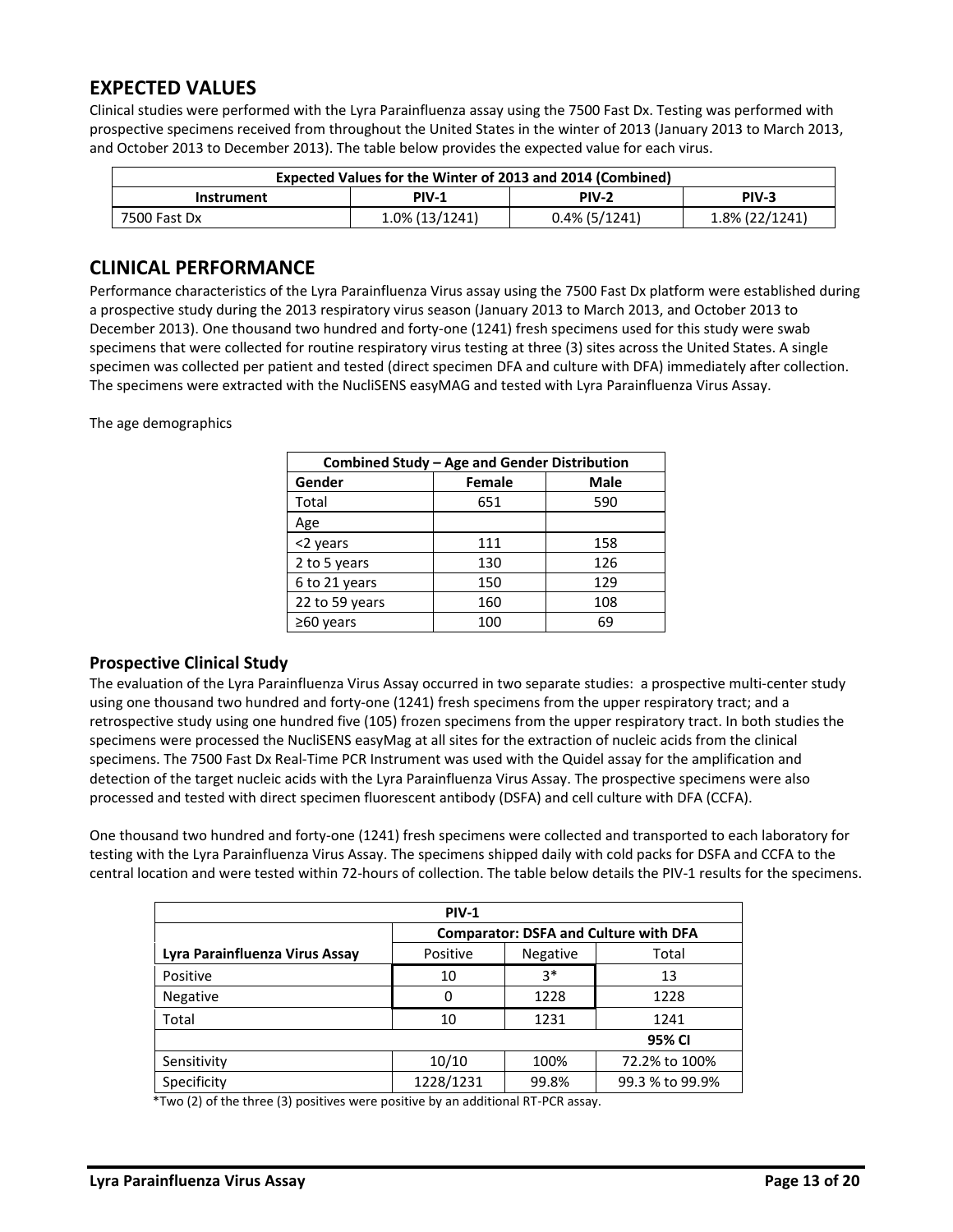The table below details the PIV-2 results for the specimens.

| <b>PIV-2</b>                   |                                              |                 |               |  |
|--------------------------------|----------------------------------------------|-----------------|---------------|--|
|                                | <b>Comparator: DSFA and Culture with DFA</b> |                 |               |  |
| Lyra Parainfluenza Virus Assay | Positive                                     | <b>Negative</b> | Total         |  |
| Positive                       | 5                                            | 0               | 5             |  |
| <b>Negative</b>                | 0                                            | 1236            | 1241          |  |
| Total                          | 5                                            | 1236            | 1246          |  |
| 95% CI                         |                                              |                 |               |  |
| Sensitivity                    | 5/5                                          | 100%            | 56.6% to 100% |  |
| Specificity                    | 1236/1236                                    | 100%            | 99.7% to 100% |  |

The table below details the PIV-3 results for the specimens.

| <b>PIV-3</b>                   |                                              |                 |                |  |
|--------------------------------|----------------------------------------------|-----------------|----------------|--|
|                                | <b>Comparator: DSFA and Culture with DFA</b> |                 |                |  |
| Lyra Parainfluenza Virus Assay | Positive                                     | <b>Negative</b> | Total          |  |
| Positive                       | 17                                           | $5*$            | 22             |  |
| <b>Negative</b>                | 0                                            | 1219            | 1219           |  |
| Total                          | 17                                           | 1224            | 1241           |  |
| 95% CI                         |                                              |                 |                |  |
| Sensitivity                    | 17/17                                        | 100%            | 81.6% to 100%  |  |
| Specificity                    | 1219/1224                                    | 99.6%           | 99.0% to 99.8% |  |
|                                |                                              |                 |                |  |

\*Five (5) of the five (5) positives were positive by an additional RT-PCR assay.

#### <span id="page-13-0"></span>**Retrospective Study**

Due to the low prevalence of parainfluenza virus at the clinical sites during the study period, a retrospective study was conducted with specimens obtained from a pediatric hospital in the Southwest United States. One hundred five (105) frozen specimens from the upper respiratory tract were tested concurrently with the Lyra Parainfluenza Virus Assay and an additional FDA-cleared molecular device.

| <b>PIV-1</b>                      |                                        |                 |                |  |
|-----------------------------------|----------------------------------------|-----------------|----------------|--|
|                                   | Comparator: Prodesse ProParaFlu+ assay |                 |                |  |
| Lyra Parainfluenza Virus Assay    | Positive                               | <b>Negative</b> | Total          |  |
| Positive                          | 24                                     | $1*$            | 25             |  |
| <b>Negative</b>                   | 0                                      | 80              | 80             |  |
| Total                             | 24                                     | 81              | 105            |  |
| 95% CI                            |                                        |                 |                |  |
| Positive Percent Agreement        | 24/24                                  | 100%            | 86.2% to 100%  |  |
| <b>Negative Percent Agreement</b> | 80/81                                  | 98.8%           | 93.3% to 99.8% |  |

\*One (1) of one (1) positive was positive by an additional RT-PCR assay.

| <b>PIV-2</b>                                                                      |                                        |          |                |  |
|-----------------------------------------------------------------------------------|----------------------------------------|----------|----------------|--|
|                                                                                   | Comparator: Prodesse ProParaFlu+ assay |          |                |  |
| Lyra Parainfluenza Virus Assay                                                    | Positive                               | Negative | Total          |  |
| Positive                                                                          | 22                                     | $5*$     | 27             |  |
| Negative                                                                          | 0                                      | 78       | 78             |  |
| Total                                                                             | 22                                     | 83       | 105            |  |
| 95% CI                                                                            |                                        |          |                |  |
| <b>Positive Percent Agreement</b>                                                 | 22/22                                  | 100%     | 85.1% to 100%  |  |
| Negative Percent Agreement                                                        | 78/83                                  | 94.0%    | 86.7% to 97.4% |  |
| $*F_{n,s}$ (F) of fine (F) positives were positive by an additional BT BCB associ |                                        |          |                |  |

\*Five (5) of five (5) positives were positive by an additional RT-PCR assay.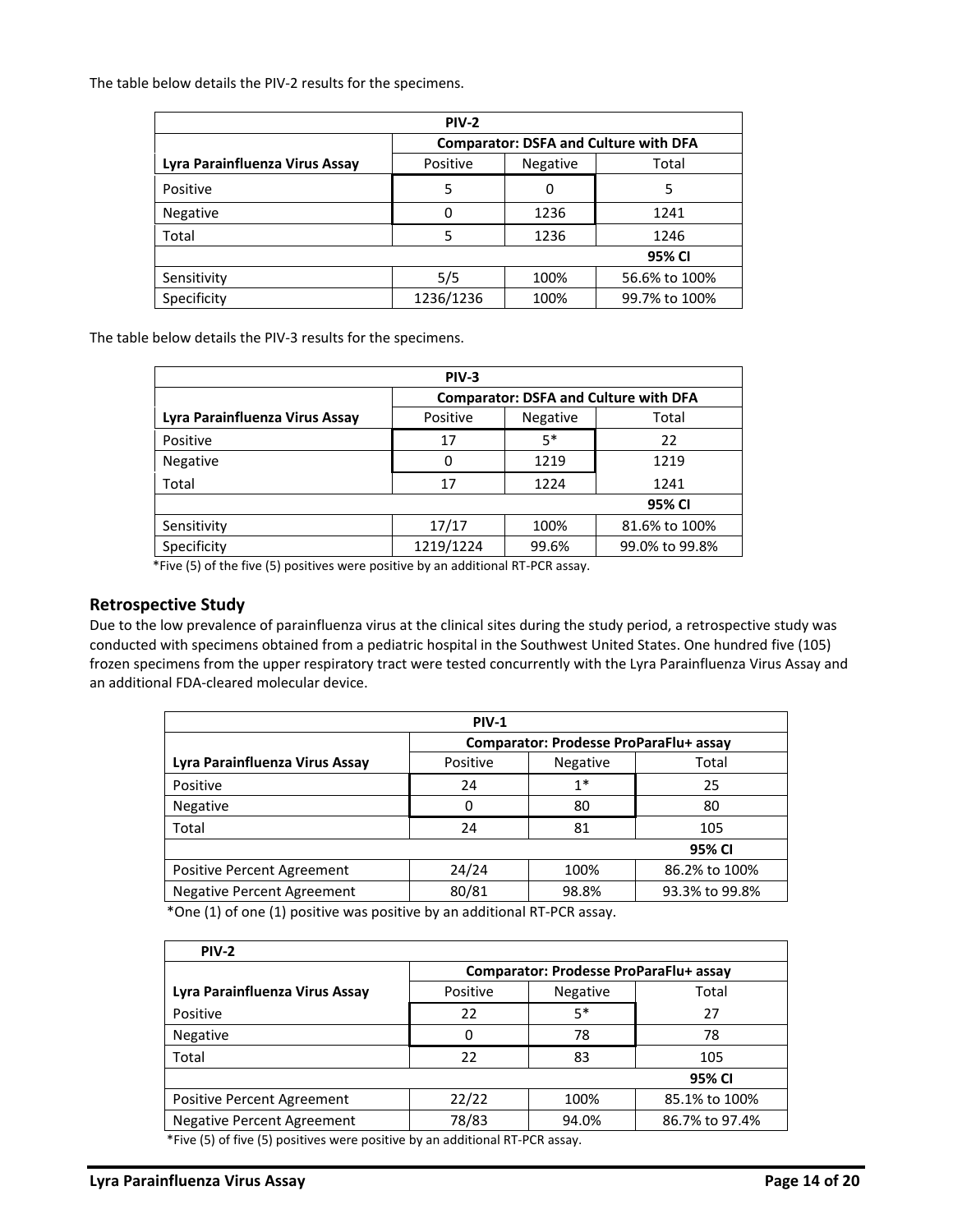| PIV-3                             |                                        |                 |               |
|-----------------------------------|----------------------------------------|-----------------|---------------|
|                                   | Comparator: Prodesse ProParaFlu+ assay |                 |               |
| Lyra Parainfluenza Virus Assay    | Positive                               | <b>Negative</b> | Total         |
| Positive                          | 24                                     | 0               | 24            |
| Negative                          | 0                                      | 81              | 81            |
| Total                             | 24                                     | 81              | 105           |
|                                   |                                        |                 | 95% CI        |
| Positive Percent Agreement        | 24/24                                  | 100%            | 86.2% to 100% |
| <b>Negative Percent Agreement</b> | 81/81                                  | 100%            | 95.5% to 100% |

# <span id="page-14-0"></span>**ANALYTICAL PERFORMANCE**

#### <span id="page-14-1"></span>**Level of Detection**

The analytical sensitivity (limit of detection or LOD) of the Lyra Parainfluenza Virus assay was determined using quantified (TCID<sub>50</sub>/mL) cultures of parainfluenza virus types 1, 2, and 3 serially diluted in negative nasopharyngeal matrix. Each dilution was extracted in replicates of 20 per concentration of virus using the NucliSENS easyMAG System and tested on the three platforms. Analytical sensitivity (LOD) is defined as the lowest concentration at which 95% of all replicates tested positive.

|                                           | TCID <sub>50</sub> /mL |
|-------------------------------------------|------------------------|
| Parainfluenza virus type 1 (C-35 strain)  | $2.50 \times 10^{0}$   |
| Parainfluenza virus type 2 (Greer strain) | $2.50 \times 10^{2}$   |
| Parainfluenza virus type 3 (C-243 strain) | $8.00 \times 10^{1}$   |

### <span id="page-14-2"></span>**Analytical Reactivity (Inclusivity)**

To verify the Lyra Parainfluenza Virus Assay detects multiple strains of Parainfluenza Type 1 (HPIV-1), Type 2 (HPIV-2) and Type 3 (HPIV-3). The number of characterized strains of Parainfluenza is very limited. *In silico* analysis was performed to demonstrate that primers are representative of the genetic diversity in the chosen target region for each Parainfluenza Virus type identified by the assay.

All full-genome Genbank annotation files for Human Parainfluenza virus Types 1, 2, and 3 were downloaded from NCBI. A summary of the number of sequences evaluated for each virus type is in the table below.

| <b>HPIV Type</b>  | <b>Subtyping HPIV Type</b> | <b>Total Number of Sequences</b> |
|-------------------|----------------------------|----------------------------------|
|                   | HPIV <sub>2</sub>          |                                  |
| HPIV1             | HPIV3                      | 308                              |
|                   | HPIV4                      |                                  |
|                   | HPIV1                      |                                  |
| HPIV <sub>2</sub> | HPIV3                      | 458                              |
|                   | HPIV4                      |                                  |
|                   | HPIV1                      |                                  |
| HPIV3             | HPIV <sub>2</sub>          | 509                              |
|                   | HPIV4                      |                                  |

#### <span id="page-14-3"></span>**Reproducibility Study**

The reproducibility of the Lyra Influenza Parainfluenza assay was evaluated at three (3) laboratory sites. Reproducibility was assessed using a panel of four (4) simulated samples that include medium positive and low positive, high negative PIV-1, PIV-2, PIV-3 and negative samples. Panels and controls were tested at each site by two (2) operators for 5-days (triplicate testing x 2 operators x 5 days x 3 sites = 90 results per level for each virus). The LOD values were based on the values obtained in the LOD study. The panels and controls were extracted using the NucliSENS easyMAG system and tested on the 7500 Fast Dx.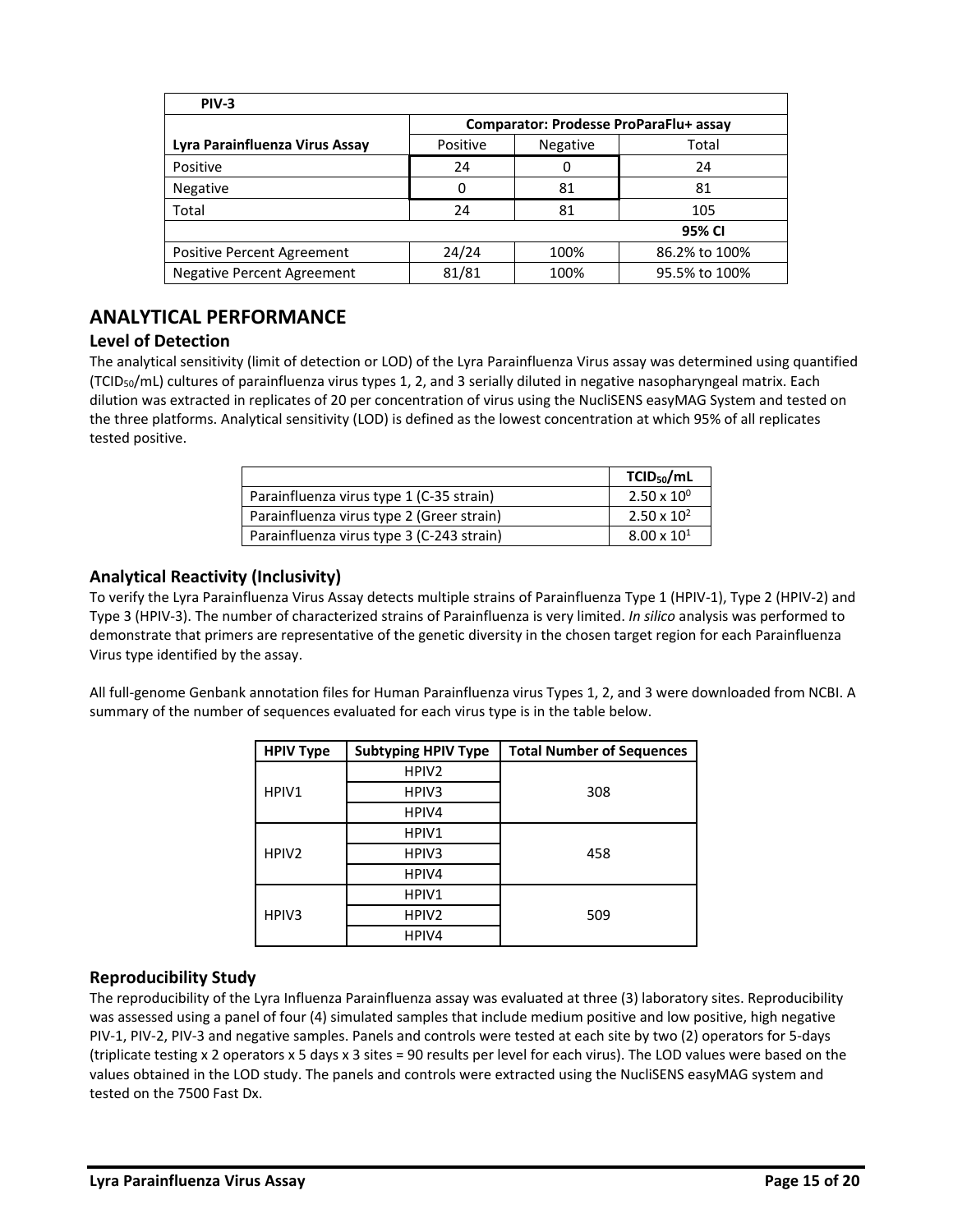|                         | <b>Percent Agreement</b><br>(C195) | <b>Percent Agreement</b><br>(C195) | <b>Percent Agreement</b><br>(C195) | <b>Percent Agreement</b><br>(C195) |
|-------------------------|------------------------------------|------------------------------------|------------------------------------|------------------------------------|
|                         | Site 1                             | Site 2                             | Site 3                             | Combined                           |
| PIV-1 High              | 40%                                | 76.6%                              | 63.3%                              | 60%                                |
| Negative                | (CI95 24.6% to 57.7%)              | (CI95 59.1% to 88.2%)              | (CI95 45.5% to 78.1%)              | (CI95 49.7% to 69.5%)              |
| PIV-1 Low               | 100%                               | 100%                               | 100%                               | 100%                               |
| Positive                | (CI95 88.6% to 100%)               | (CI95 88.6% to 100%)               | (CI95 88.6% to 100%)               | (CI95 95.6% to 100%)               |
| PIV-1 Moderate          | 100%                               | 100%                               | 100%                               | 100%                               |
| Positive                | (CI95 88.6% to 100%)               | (CI95 88.6% to 100%)               | (CI95 88.6% to 100%)               | (CI95 95.6% to 100%)               |
| PIV-1 Negative          | 100%                               | 100%                               | 100%*                              | 100%                               |
|                         | (CI95 88.6% to 100%)               | (CI95 88.6% to 100%)               | (CI95 88.3% to 100%)               | (CI95 95.6% to 100%)               |
|                         |                                    |                                    |                                    |                                    |
| PIV-2 High              | 20%                                | 93.3%                              | 80%                                | 64.4%                              |
| Negative                | (CI95 9.5% to 37.3%)               | (CI95 78.7% to 98.2%)              | (CI95 62.7% to 90.5%)              | (CI95 54.1% to 73.6%)              |
| PIV-2 Low               | 100%                               | 100%                               | 100%                               | 100%                               |
| Positive                | (CI95 88.6% to 100%)               | (CI95 88.6% to 100%)               | (CI95 88.6% to 100%)               | (CI95 95.6% to 100%)               |
| PIV-2 Moderate          | 100%                               | 100%                               | 100%                               | 100%                               |
| Positive                | (CI95 88.6% to 100%)               | (CI95 88.6% to 100%)               | (CI95 88.6% to 100%)               | (CI95 95.6% to 100%)               |
| PIV-2 Negative          | 100%                               | 100%                               | 100%*                              | 100%                               |
|                         | (CI95 88.6% to 100%)               | (CI95 88.6% to 100%)               | (CI95 88.3% to 100%)               | (CI95 95.6% to 100%)               |
|                         |                                    |                                    |                                    |                                    |
| PIV-3 High              | 0%                                 | 3.3%                               | 53.3%                              | 18.9%                              |
| Negative                | (CI95 0% to 11.4%)                 | (CI95 0.6% to 16.7%)               | (CI95 36.1% to 69.8%)              | (CI95 12.1% to 28.2%)              |
| PIV-3 Low               | 100%                               | 100%                               | 100%                               | 100%                               |
| Positive                | (CI95 88.6% to 100%)               | (CI95 88.6% to 100%)               | (CI95 88.6% to 100%)               | (CI95 95.6% to 100%)               |
| PIV-3 Moderate          | 100%                               | 100%                               | 100%                               | 100%                               |
| Positive                | (CI95 88.6% to 100%)               | (CI95 88.6% to 100%)               | (CI95 88.6% to 100%)               | (CI95 95.6% to 100%)               |
| PIV-3 Negative          | 100%                               | 100%                               | 100%*                              | 100%                               |
|                         | (CI95 88.6% to 100%)               | (CI95 88.6% to 100%)               | (CI95 88.3% to 100%)               | (CI95 95.6% to 100%)               |
|                         |                                    |                                    |                                    |                                    |
| PIV-1 Positive          | 100%                               | 100%                               | 100%                               | 100%                               |
| Control                 | (CI95 88.6% to 100%)               | (CI95 88.6% to 100%)               | (CI95 88.6% to 100%)               | (CI95 95.6% to 100%)               |
| PIV-2 Positive          | 100%                               | 100%                               | 100%                               | 100%                               |
| Control                 | (CI95 88.6% to 100%)               | (CI95 88.6% to 100%)               | (CI95 88.6% to 100%)               | (CI95 95.6% to 100%)               |
| PIV-3 Positive          | 100%                               | 100%                               | 100%                               | 100%                               |
| Control                 | (CI95 88.6% to 100%)               | (CI95 88.6% to 100%)               | (CI95 88.6% to 100%)               | (CI95 95.6% to 100%)               |
| <b>Negative Control</b> | 100%                               | 100%                               | 100%                               | 100%                               |
|                         | (CI95 88.6% to 100%)               | (CI95 88.6% to 100%)               | (CI95 88.6% to 100%)               | (CI95 95.6% to 100%)               |

\*One (1) replicate had an invalid PRC value and was removed for analysis.

The data from the combined sites indicates that the Lyra Parainfluenza Virus Assay, on the 7500 Fast Dx, generates reproducible results for the detection of parainfluenza virus types 1, 2, 3, and the internal control.

#### <span id="page-15-0"></span>**Analytical Specificity – Cross-reactivity**

The analytical specificity of the Lyra Parainfluenza assay was evaluated by testing a panel consisting of 28 viruses, 26 bacteria and 1 yeast strain representing common respiratory pathogens or flora commonly present in nasopharynx. Samples were extracted using the NucliSENS easyMAG instrument and tested in triplicate. Analytical specificity of the Lyra Parainfluenza assay was 100%.

Organisms used for the study were the following:

| <b>Organisms Evaluated for Cross-Reactivity</b>                    |  |  |  |
|--------------------------------------------------------------------|--|--|--|
| Candida albicans<br>RSV A (Long)<br>Bordetella pertussis           |  |  |  |
| RSV B (Wash/18537/62)<br>Bordetella bronchiseptica<br>Adenovirus 1 |  |  |  |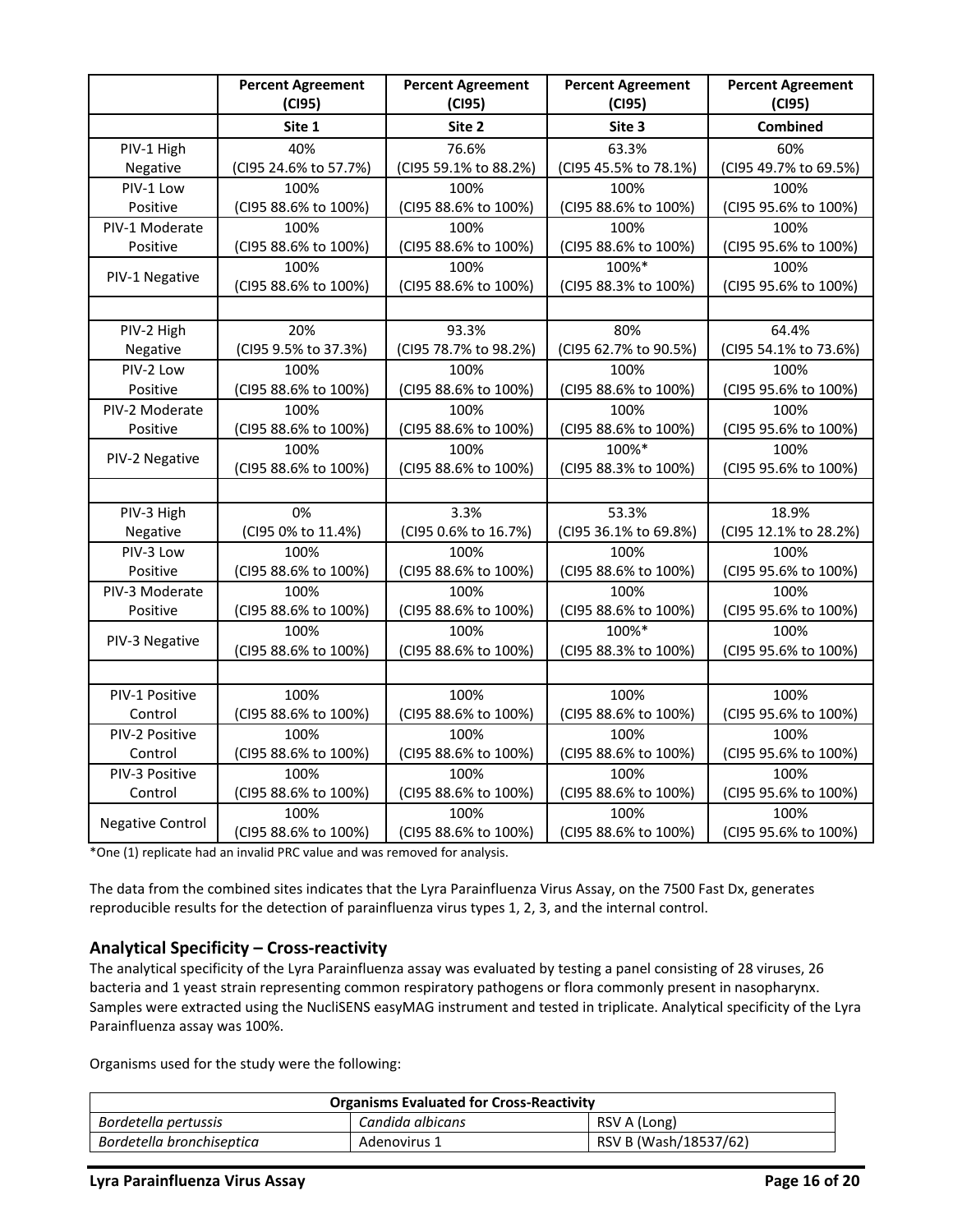| <b>Organisms Evaluated for Cross-Reactivity</b> |                              |                        |
|-------------------------------------------------|------------------------------|------------------------|
| Chlamydophila pneumonia                         | Coronavirus 229E             | Varicella Zoster Virus |
| Chlamydia trachomatis                           | <b>Coronavirus NL63</b>      |                        |
| Legionella pneumophila                          | Coronavirus OC43             |                        |
| Mycobacterium intracellualre                    | Coxsackievirus B4            |                        |
| Mycobacterium tuberculosis                      | Coxsackievirus B5/10/2006    |                        |
| Mycobacterium avium                             | Cytomegalovirus              |                        |
| Mycoplasma pneumoniae                           | Echovirus 6                  |                        |
| Haemophilus influenzae                          | Echovirus 7                  |                        |
| Pseudomonas aeruginosa                          | Echovirus 9                  |                        |
| Proteus vulgaris                                | Echovirus 11                 |                        |
| Proteus mirabilis                               | Enterovirus 70               |                        |
| Neisseria gonorrhoeae                           | Enterovirus 71               |                        |
| Neisseria meningitidis                          | <b>Epstein Barr Virus</b>    |                        |
| Neisseria mucosa                                | HSV Type 1 MacIntyre Strain  |                        |
| Klebsiella pneumoniae                           | HSV Type 2 Strain G          |                        |
| Escherichia coli                                | Human Metapneumovirus (A1)   |                        |
| Moraxella catarrhalis                           | Human Rhinovirus 45          |                        |
| Corynebacterium diptheriae                      | Human Rhinovirus 52          |                        |
| Lactobacillus plantarum                         | Influenza A/Mexico/4108/2009 |                        |
| Streptococcus pneumoniae                        | Influenza A/Port Chalmers    |                        |
| Streptococcus pyogenes                          | Influenza B/Florida/04/2006  |                        |
| Streptococcus salivarius                        | Measles/7/2000               |                        |
| Staphylococcus epidermidis                      | <b>Mumps Virus</b>           |                        |
| Staphylococcus aureus                           | Parainfluenza Type 4A        |                        |

### <span id="page-16-0"></span>**Analytical Specificity – Interfering Substances**

The performance of Lyra Parainfluenza Virus assay was evaluated with potentially interfering substances that may be present in nasopharyngeal specimens. The potentially interfering substances were evaluated using parainfluenza virus types 1, 2, and 3 at a concentration of 2x LOD. There was no evidence of interference caused by the substances tested at 2x LOD.

| <b>Substance Name</b>                                                   | <b>Concentration Tested</b>                                            |
|-------------------------------------------------------------------------|------------------------------------------------------------------------|
| Mucin (Bovine Submaxillary Gland, type I-S)                             | $60 \mu g/mL$                                                          |
| Blood (human), EDTA anticoagulated                                      | $2\%$ (vol/vol)                                                        |
| Neo-Synephrine                                                          | 15% (vol/vol)                                                          |
| Afrin Nasal Spray                                                       | 15% (vol/vol)                                                          |
| Zicam Homeopathic Non-Drowsy Allergy<br>Relief No Drip Liquid Nasal Gel | $5%$ (vol/vol)                                                         |
| Saline Nasal Spray                                                      | 15% (vol/vol) of dose                                                  |
| Throat Lozenges                                                         | 0.68g/mL; 1/18 drop, crushed; active<br>ingredients: 1.7 mg/mL menthol |
| Zanamivir                                                               | $3.3 - 5$ mg/mL                                                        |
| Tobramycin                                                              | $4.0 \mu g/mL$                                                         |
| Mupirocin                                                               | $6.6 - 10$ mg/mL                                                       |
| Oseltamivir phosphate                                                   | 7.5-25 $mg/mL$                                                         |

### <span id="page-16-1"></span>**Carryover and Cross-contamination Studies**

<span id="page-16-2"></span>In an internal study there was no evidence of carry-over/cross contamination with the Lyra Parainfluenza assay using the NucliSens easyMAG automated nucleic acid extraction instrument and the 7500 Fast Dx.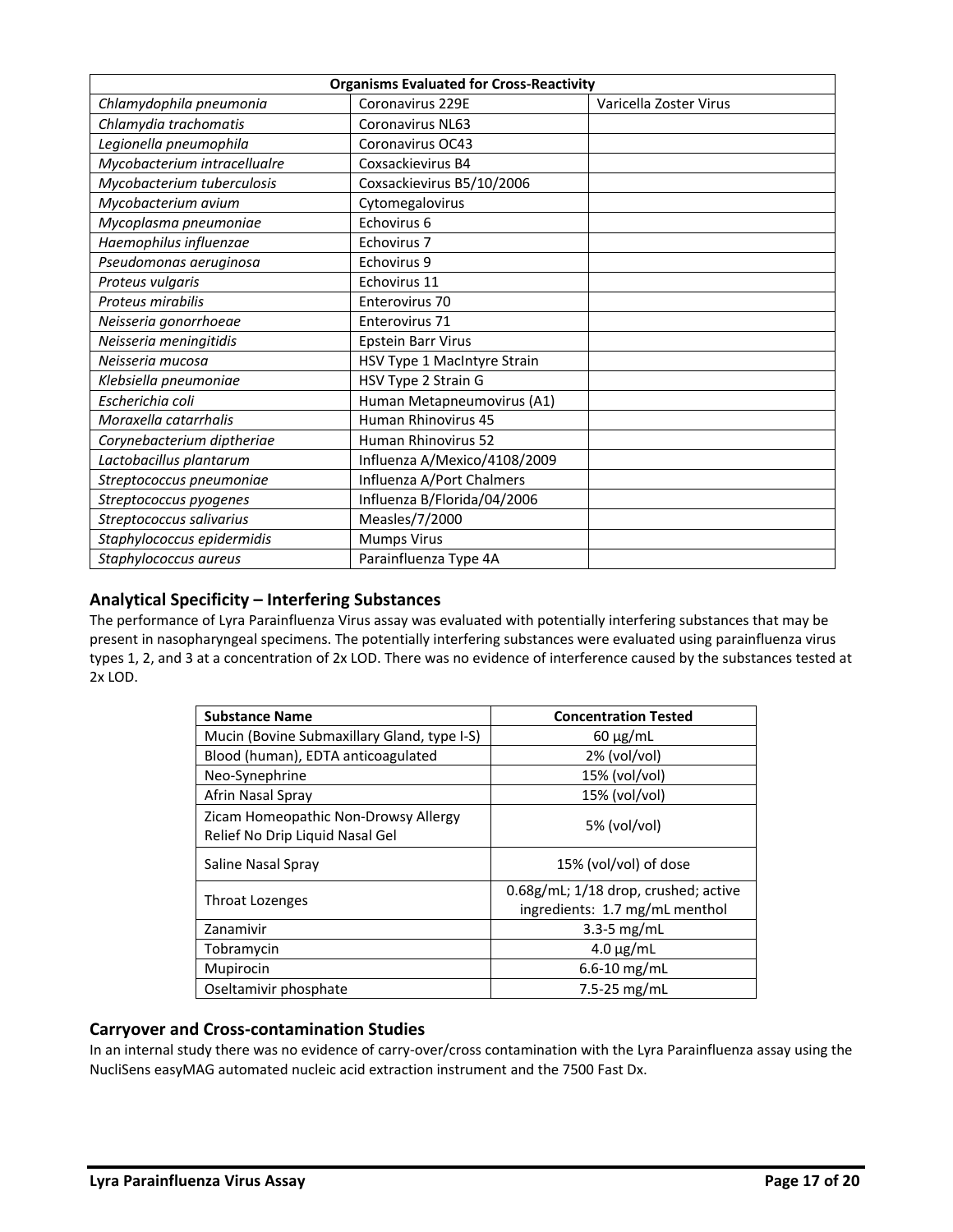# **ADDITIONAL SOURCE MATERIAL**

- 1. Guidance on Informed Consent for In Vitro Diagnostic Device Studies Leftover Human Specimens that are Not Individually Identifiable (April 2006) – [http://www.fda.gov/cdrh/oivd/guidance/1588.pdf.](http://www.fda.gov/cdrh/oivd/guidance/1588.pdf)
- 2. Draft Guidance on Nucleic Acid Based In Vitro Diagnostic Devices for Detection of Microbial Pathogens (Dec 2005) [http://www.fda.gov/cdrh/oivd/guidance/1560.html.](http://www.fda.gov/cdrh/oivd/guidance/1560.html)
- 3. CLSI EP17-A: Guidance for Protocols for Determination of Limits of Detection and Limits of Quantitations (Vol. 2, No. 34) (Oct 2004).
- 4. CLSI MM13-A: Guidance for the Collection, Transport, Preparation and Storage of Specimens for Molecular Methods (Vol. 25, No. 31) (Dec 2005).
- 5. CLSI EP7-A2: Guidance for Interference Testing in Clinical Chemistry (Vol. 25, No.27 Second Ed) (Nov 2005).
- 6. CLSI EP12-A: Guidance for User Protocol for Evaluation of Qualitative Test Performance (Vol. 22, No. 14) (Sept 2002).
- 7. CLSI MM6-A: Guidance for the Quantitative Molecular Methods for Infectious Diseases (Vol. 23, No.28) (Oct 2003).
- 8. CLSI EP5-A2: Guidance for Evaluation of Precision Performance of Quantitative Measurement Methods (Vol. 24, No. 25 Second Ed.) (Aug 2004).

# <span id="page-17-0"></span>**CUSTOMER AND TECHNICAL SUPPORT**

To place an order or for technical support, please contact a Quidel Representative at 800.874.1517 (in the U.S.) or 858.552.1100 (outside the U.S.), Monday through Friday, from 8:00 a.m. to 5:00 p.m., Eastern Time. Orders may also be placed by fax at 740.592.9820. For e-mail support contact [customerservice@quidel.com](mailto:customer_service@dhiusa.com) o[r technicalsupport@quidel.com.](mailto:technical_services@dhiusa.com)  For services outside the U.S., please contact your local distributor. Additional information about Quidel, our products, and our distributors can be found on our website [quidel.com.](http://www.quidel.com/)

## <span id="page-17-1"></span>**INTELLECTUAL PROPERTY**

Dye compounds in this product are sold under license from Biosearch Technologies, Inc., and protected by U.S. and worldwide patents either issued or in application.

Quidel and Lyra are registered trademarks of Quidel Corporation. Any other trademark contained in this document is the property of its respective owner and its use herein does not imply sponsorship or endorsement of any products or services.

### **REFERENCES**

- 1. Easton, A.J., Eglin, R.P. Epidemiology of Parainfluenza virus type 3 in England and Wales over a 10 year period. *Epidemiol. Infect.*, 1989:102:531-535.
- 2. Clinical and Laboratory Standards Institute. Viral Culture; Approved Guidelines. CLSI document M41-A [ISBN 1562386239] Clinical and Laboratory Standards Institute, 940 West Valley Road, Suite 1400, Wayne, Pennsylvania 19087-1898, USA 2006.



M114 – Parainfluenza Virus Assay kit







MDSS GmbH Schiffgraben 41 30175 Hannover, Germany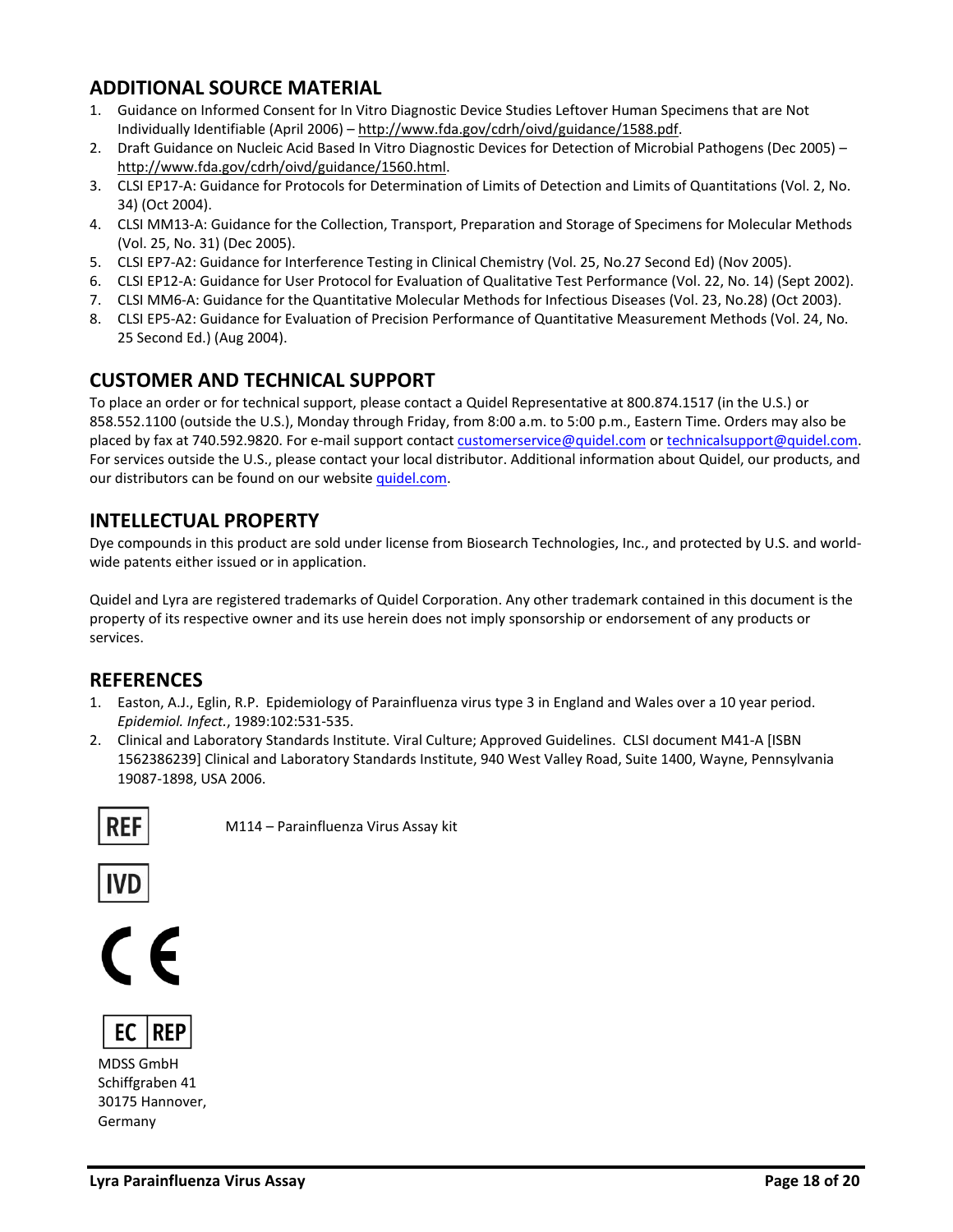

**Quidel Corporation** 2005 East State Street, Suite 100 Athens, OH 45701 USA **quidel.com** PIM114004EN00 (06/22)

## **Revision Changes:**

- Add Glossary statement
- Add Intellectual Property section.